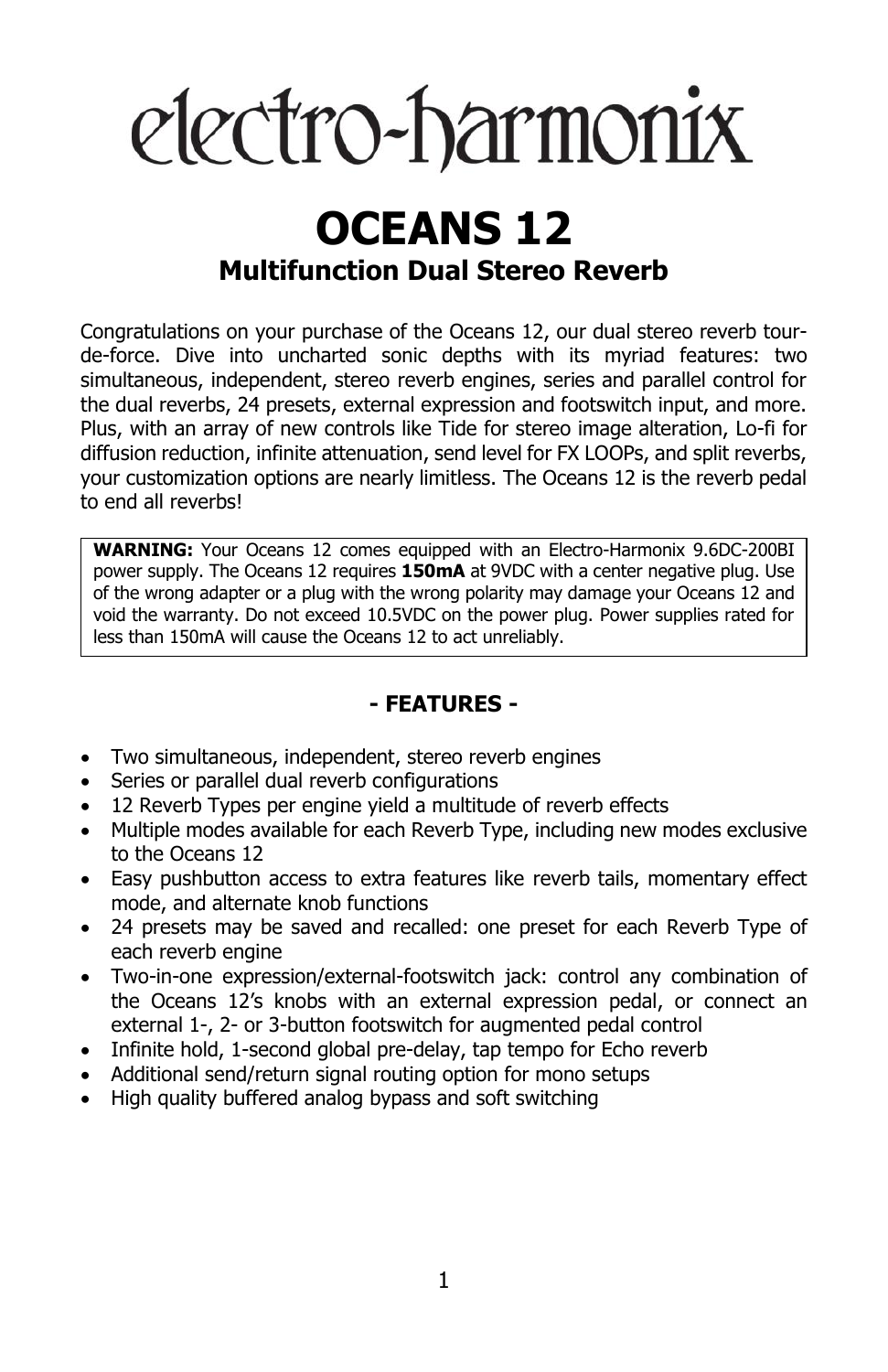## **TABLE OF CONTENTS**

| Reverb Types and Descriptions <b>Manual</b> 2008. 2014. 2015. |  |
|---------------------------------------------------------------|--|
|                                                               |  |
|                                                               |  |
| <b>Controls and LEDs</b>                                      |  |
|                                                               |  |
| Reverb Type Knob, Preset LED, and Mini Knobs  12              |  |
|                                                               |  |
|                                                               |  |
|                                                               |  |
|                                                               |  |
|                                                               |  |
|                                                               |  |
|                                                               |  |
|                                                               |  |
|                                                               |  |
|                                                               |  |
|                                                               |  |
|                                                               |  |
|                                                               |  |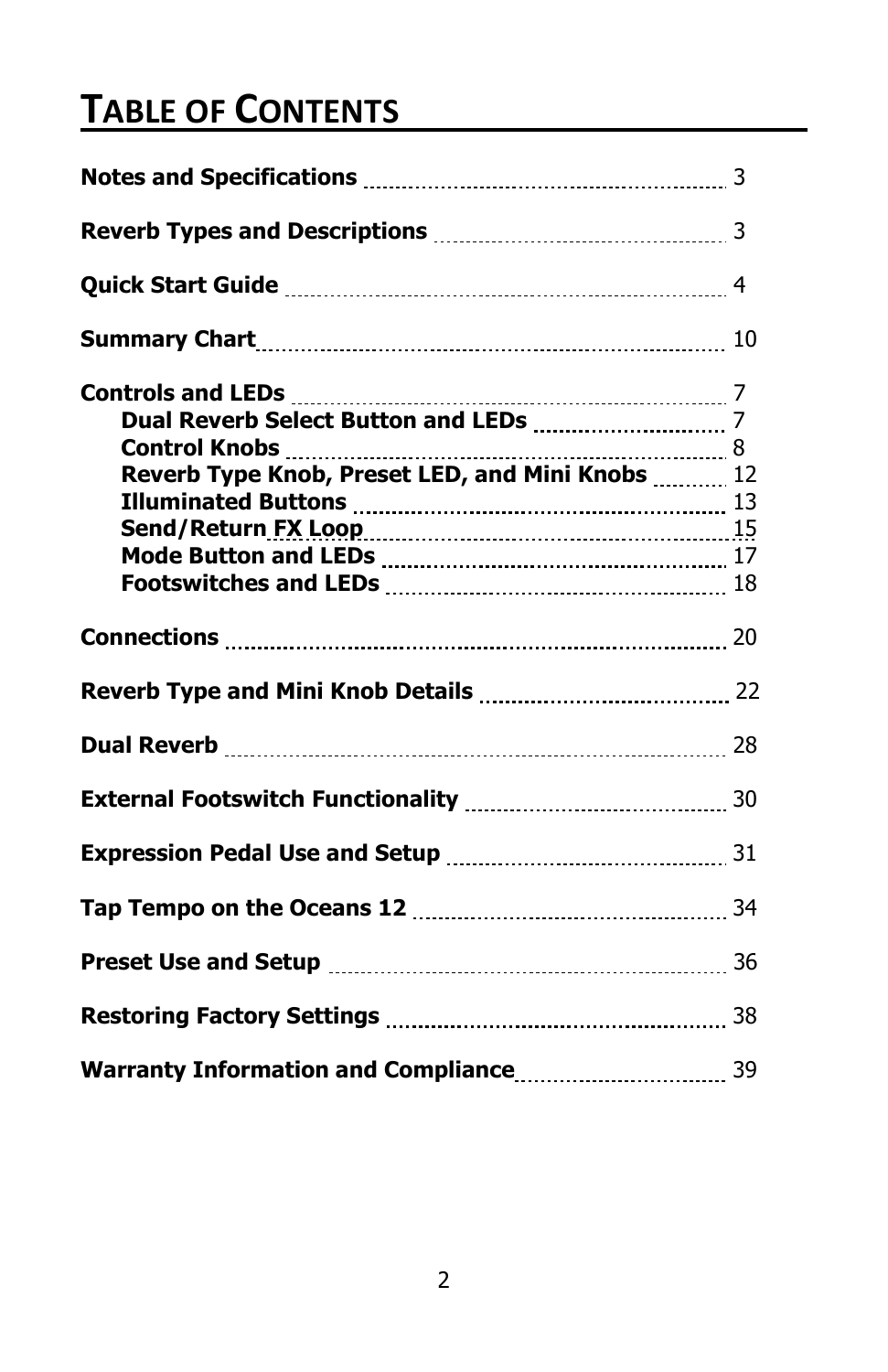### **NOTES AND SPECIFICATIONS**

- Audio input impedance for mono left input:  $1M\Omega$
- Audio input impedance for stereo left input:  $2M\Omega$
- Audio input impedance for right input:  $2M\Omega$
- Audio output impedance for each output:  $550\Omega$
- Current draw: 150mA
- Maximum input signal level: +11 dBu
- Bypass: high quality analog buffered bypass when TAILS mode is disabled. DSP bypass when TAILS is enabled.

### **REVERB TYPES AND DESCRIPTIONS**

| <b>REVERB</b><br><b>TYPE</b> | <b>DESCRIPTION</b>                                                                                                                                                            |
|------------------------------|-------------------------------------------------------------------------------------------------------------------------------------------------------------------------------|
| <b>ROOM</b>                  | Warm and versatile reverb algorithms modeled after a<br>lively room and a spacious performance hall.                                                                          |
| <b>SPRING</b>                | Vintage 1962 Fender® 6G15 reverb unit emulation and<br>the classic spring algorithm from the EHX Holy Grail.                                                                  |
| <b>PLATE</b>                 | Two emulations of a smooth, bright metal plate reverb<br>commonly found in high-end recording studios during the<br>1960's and 70's.                                          |
| <b>REVERSE</b>               | A rendition of the reverse reverb trick commonly<br>performed in studios, as well as true reversed echoes.                                                                    |
| <b>ECHO</b>                  | Simple digital delay which feeds into a plate reverb.                                                                                                                         |
| <b>TREM</b>                  | A classic, periodic volume envelope applied to both the<br>dry and wet mix of a hall reverb.                                                                                  |
| <b>MOD</b>                   | A lush combination of various modulations for creamy<br>rich reverb tails.                                                                                                    |
| <b>DYNA</b>                  | A dynamic trio of experimental reverb algorithms: swell,<br>gate, and duck.                                                                                                   |
| <b>AUTO-INF</b>              | Auto infinite reverb, with optional chorus or flange, that<br>listens to your playing and crossfades to a new reverb<br>wash upon detection of newly-struck notes and chords. |
| <b>SHIMMER</b>               | Two configurations of a rich octave-shifted wash of<br>harmony in a reverberant cloud.                                                                                        |
| <b>POLY</b>                  | Two configurable bidirectional pitch-shifts that add<br>startling dimensionality to the reverb tail.                                                                          |
| <b>RESONANT</b>              | Reverb excited by tunable resonators, and configurable<br>self-oscillating filters on the reverb tail.                                                                        |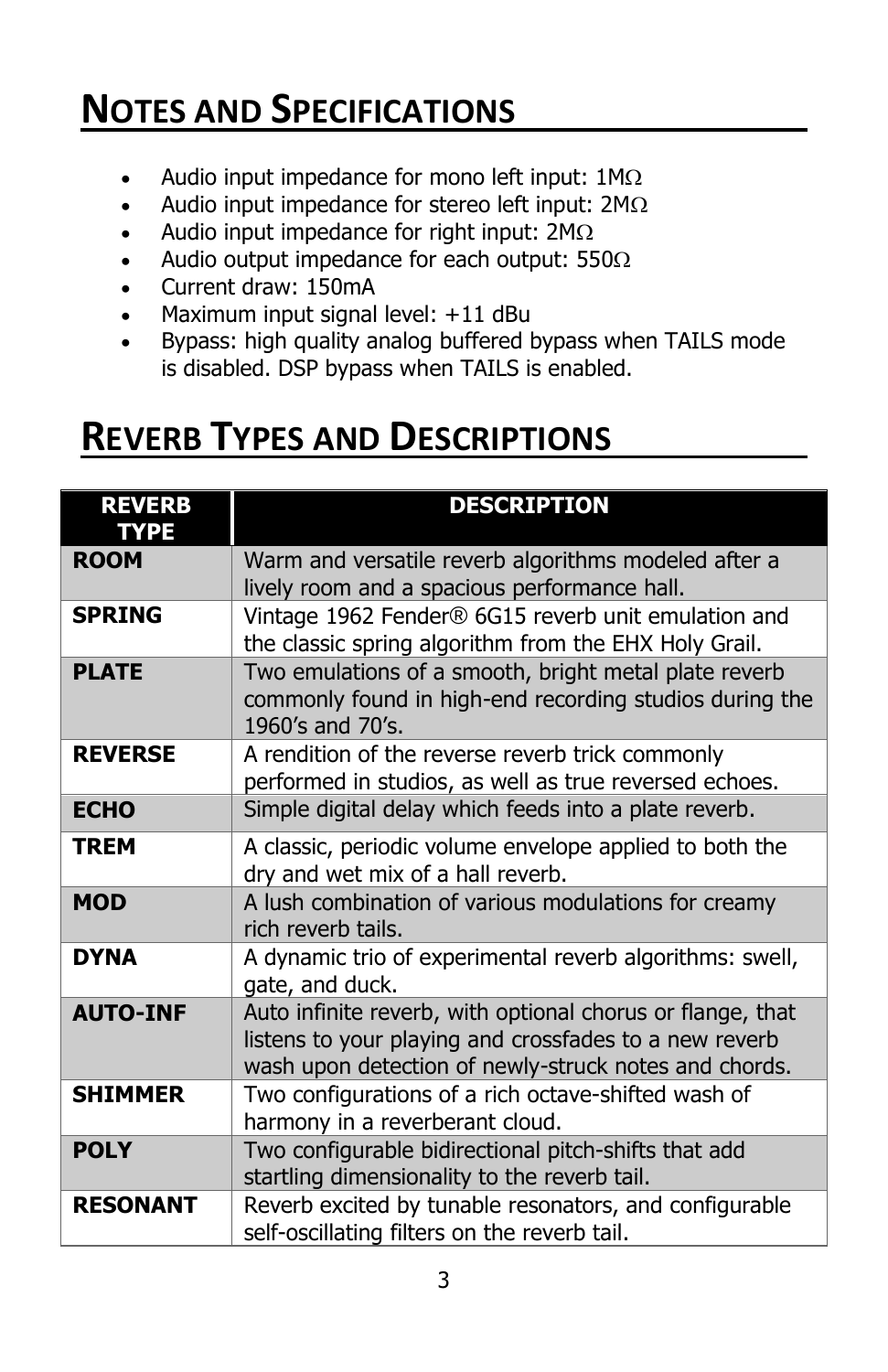#### **PLUGGING IN THE OCEANS 12**

- 1. Connect the supplied EHX9.6DC AC Adapter into the 9V jack at the top of the Oceans 12. Plug the AC Adapter into an AC outlet.
- 2. Connect your guitar or other instrument into the L IN jack using a standard 1/4" instrument cable. Connect the L OUT jack to your amp with another standard 1/4" instrument cable.
- 3. For stereo operation, connect R OUT to another amp.

#### **DIALING IN A STANDARD REVERB EFFECT**

- 1. Ensure none of the buttons at the top left of the Oceans 12, like TAILS, are lit. If any of the buttons are lit or blinking, press the button once to disable it.
- 2. Ensure that REVERB A is selected by confirming that its SELECT LED is lit. This LED is located in the center of the unit, in the section labeled SELECT. If the SELECT LED of REVERB B is lit, press the small white SELECT button to toggle reverb selection back to REVERB A.
- 3. Turn on REVERB A by pressing its footswitch located on the bottom left of the Oceans 12. The white bypass LED should turn on.
- 4. Rotate the REVERB TYPE knob clockwise to the ROOM setting for a standard reverb, if not already selected.
- 5. Set the two smaller knobs to the right of the REVERB TYPE knob to their middle positions.
- 6. Set the decay time with the TIME knob, the tone with the TONE knob, the predelay time with the PREDELAY knob, and the reverb volume with the FX LVL knob.

#### **CHOOSING A REVERB TYPE**

- 1. Rotate the REVERB TYPE knob in either direction until the desired REVERB TYPE LED is lit.
- 2. Check the table on the Oceans 12 below the mini knobs to see the corresponding parameters that can be adjusted for the chosen Reverb Type. Turn the mini knobs to experiment with different reverb effects.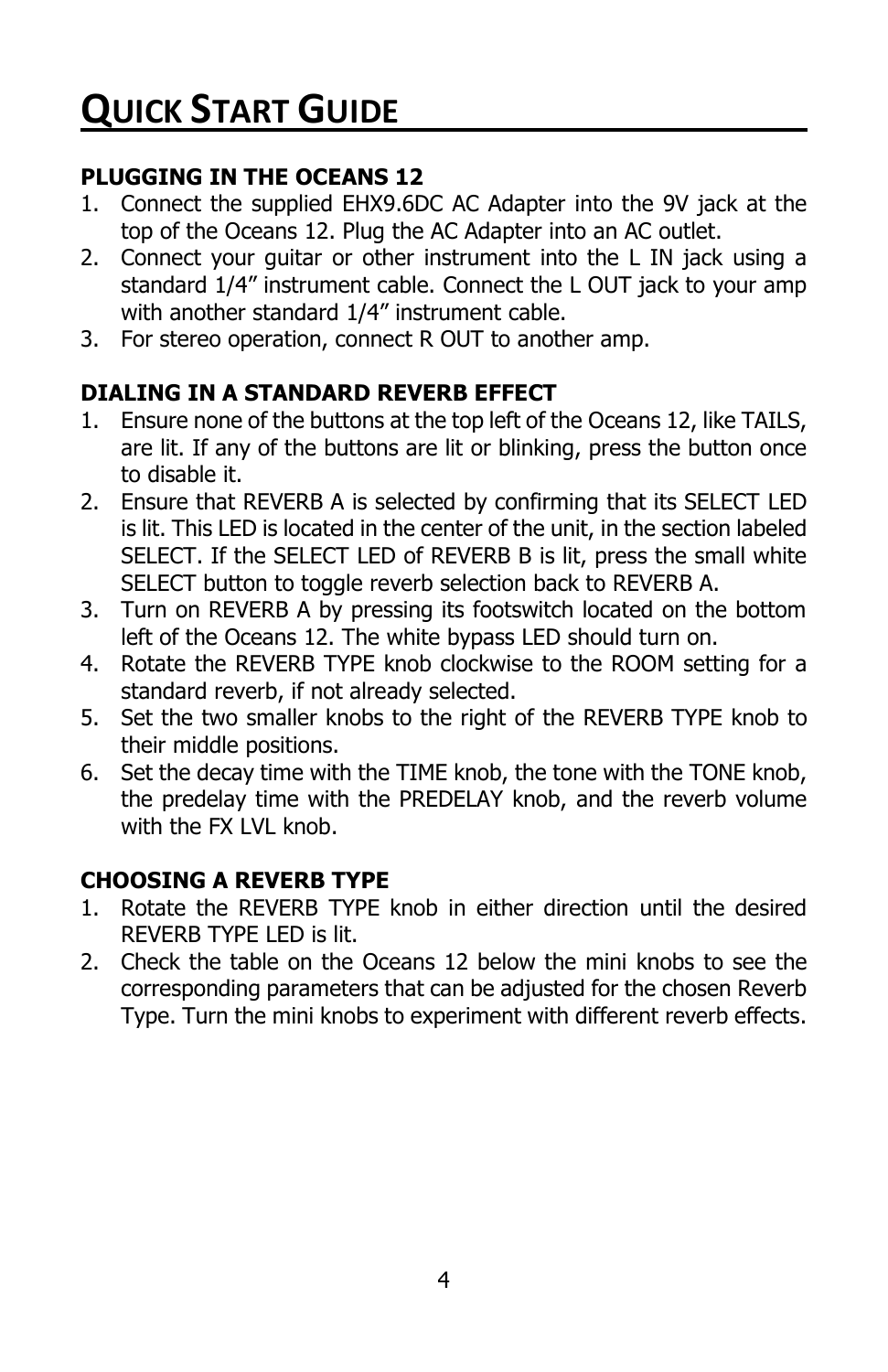#### **USING DUAL REVERB**

- 1. At any given time on the Oceans 12, only one of the reverb engines is selected for editing. The SELECT LED indicates which reverb engine this is. In general, reverb-editing controls affect only the selected reverb engine.
- 2. The default selected reverb engine should be Reverb A, and accordingly you should see the green LED labeled "A" lit.
- 3. If Reverb A isn't already on, turn it on by pressing the left footswitch. Once it's on, the white LED in the center moon graphic will be lit.
- 4. Next, tap the right footswitch corresponding to Reverb Engine B. This turns on Reverb B, and its blue SELECT LED as well as its corresponding white Reverb Type LED will light. Because Reverb B is now the most recently engaged reverb engine, the Oceans 12 makes Reverb B the currently-selected engine and blinks its blue LED to indicate this.
- 5. Now the reverb effects of both Reverb A and Reverb B are applied, in parallel by default, to your playing. Edits to the knobs and buttons will affect Reverb B.
- 6. To change your selection back to Reverb A, you can press the MODE button. Doing so will switch the selection back to Reverb A, and its green LED will blink to indicate this.
- 7. To bypass/engage either of the reverb engines, simply tap their respective footswitches.
- 8. See page 28 for detail on dual reverb operation and control.

#### **DUAL REVERB CONFIGURATIONS**

- 1. When dual reverbs are engaged, you can choose which configuration  $-$  parallel or series  $-$  in which to arrange them.
- 2. To edit this, press the button labeled FUNCTION towards the top of the Oceans 12. It should blink, along with both of the SELECT LEDs, to indicate that the controls of the Oceans 12 are now performing their alternate functions, whose graphic labels are colored teal.
- 3. The alternate functions of the two mini knobs in the REVERB TYPE table are labeled at the bottom of the table: SRS/PRL and  $A \leftarrow \rightarrow B$ . Briefly, the left mini knob controls series v. parallel configuration, while the right mini knob controls series order and parallel mix of the two reverbs.
- 4. See page 28 for more details on dual configurations.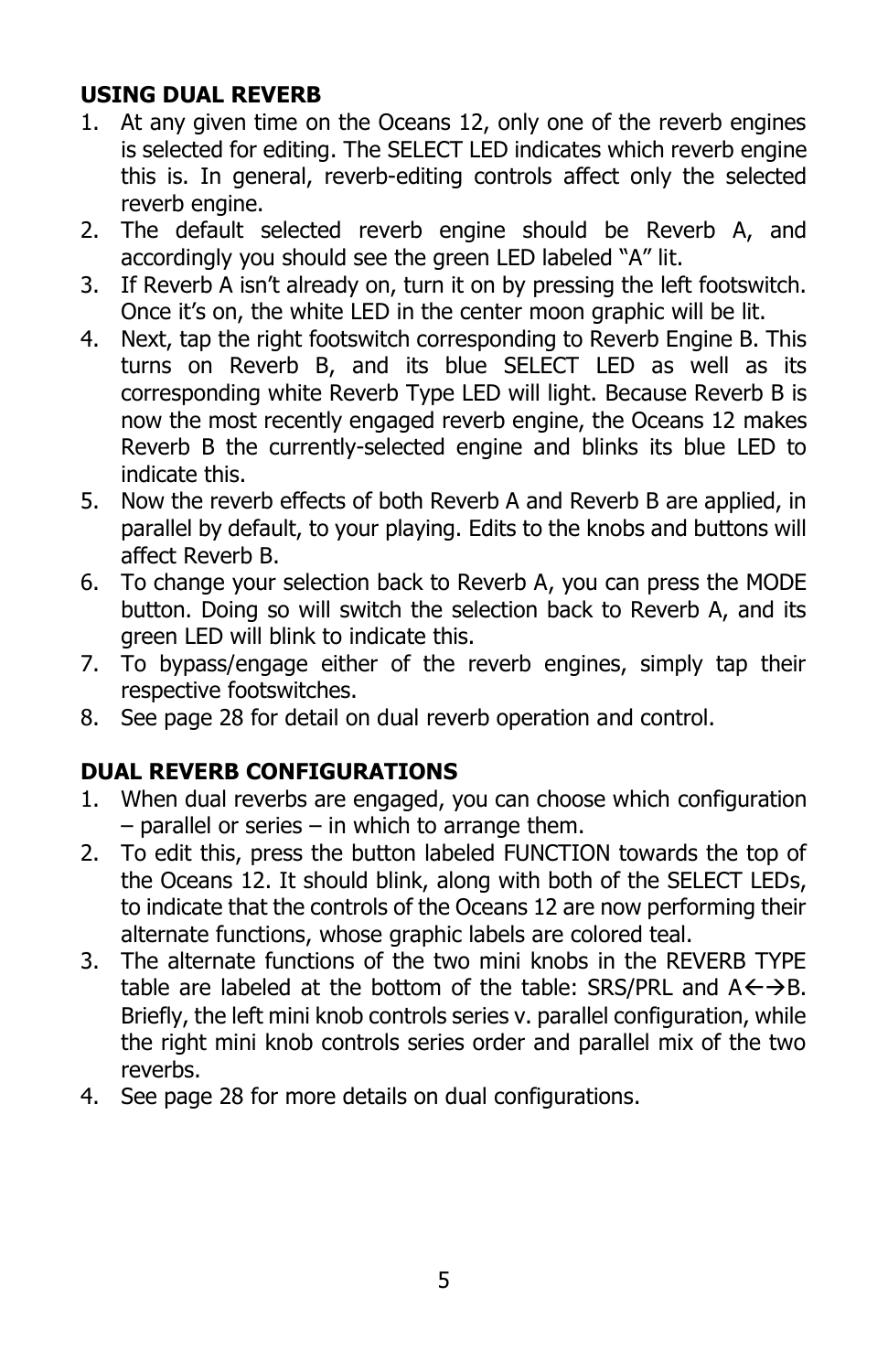#### **USING AN EXPRESSION PEDAL**

- 1. Connect your expression pedal to the EXP/FSW jack.
- 2. While the EXP MODE button is off, the expression pedal acts like a volume control for your dry signal before it enters the Oceans 12.
- 3. While the EXP MODE button is enabled, the expression pedal sweeps all parameters that are assigned to it for the current Reverb Type of the selected dual reverb.
- 4. You may assign any knobs you like to be swept by the expression pedal. Additionally, each knob may have a custom range and direction. See page 31 of the manual to learn how to create an Expression Setting for each Reverb Type of both dual reverb selections.

#### **SAVING A PRESET**

- 1. Once you have created a sound that you would like to save, press and hold the REVERB TYPE knob.
- 2. After half a second, the PRESET LED will begin blinking rapidly. Continue holding down the REVERB TYPE knob.
- 3. After two seconds of holding down the REVERB TYPE knob, the PRESET LED will stop blinking and light up solid. You can now release the REVERB TYPE knob.
- 4. Your preset is saved in the currently selected Reverb Type. You may save one preset for each of the 12 Reverb Types of Reverb A, and one preset for each of the 12 Reverb Types of Reverb B.

#### **RECALLING A PRESET**

- 1. Turn the REVERB TYPE knob to the Reverb Type you want to recall.
- 2. Press and release the REVERB TYPE knob. The preset sound loads and the PRESET LED lights solid.
- 3. If you turn a knob or change a button setting, the PRESET LED will blink rapidly to indicate a preset is loaded but the setting has been altered.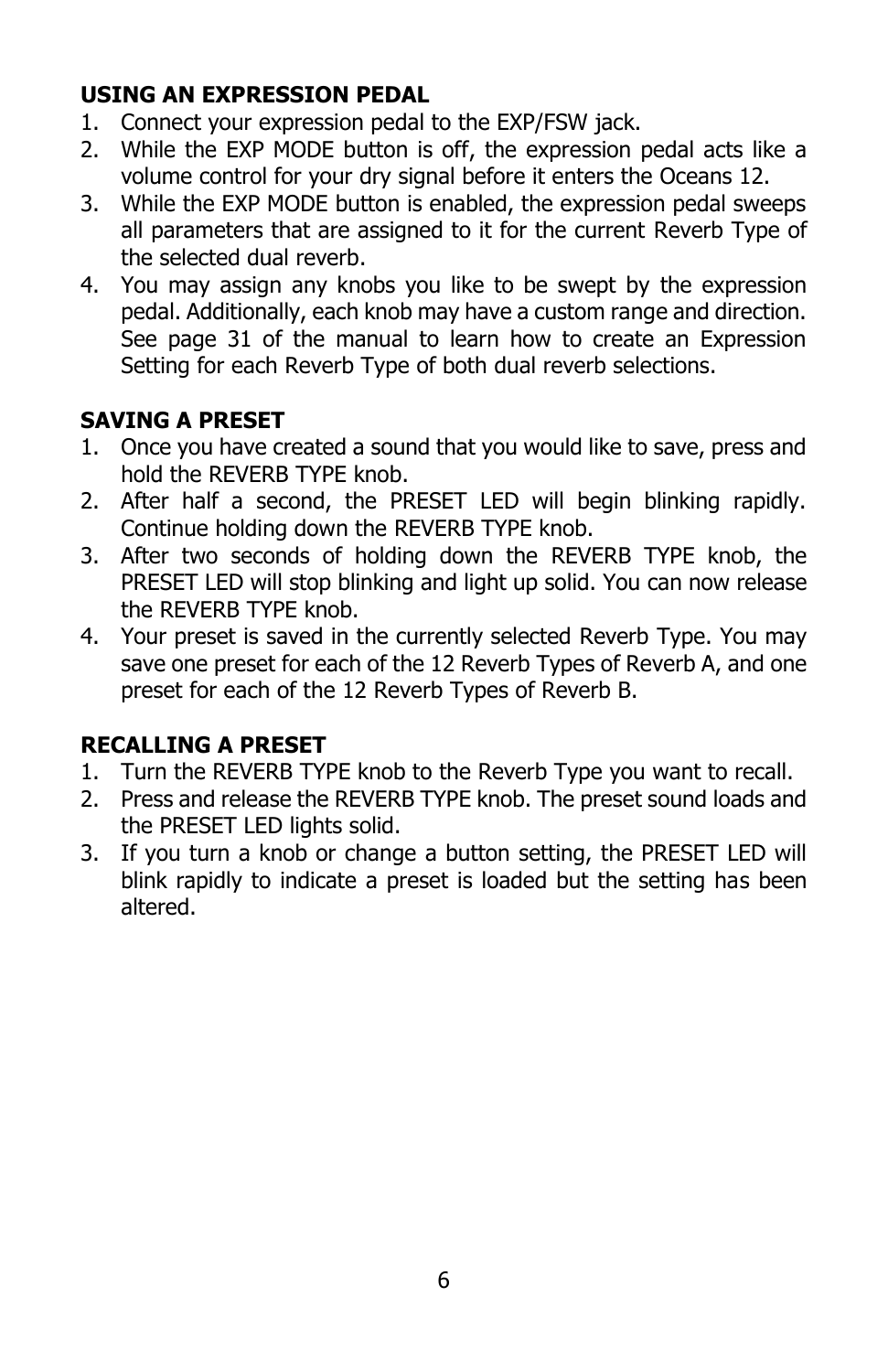#### **- DUAL REVERB SELECT BUTTON AND LEDS -**



On the Oceans 12, one of the reverb engines is always currently selected, regardless of whether single or dual reverbs are engaged. All of the LEDs on the Oceans 12 – the Reverb Type LED, the mode button LEDs, the preset LED, the illuminated

buttons, and the bypass LED -- always reflect the status of the currently selected reverb engine. The SELECT button allows you to toggle this selection between Reverb A and Reverb B. When you do, you'll see that the LEDs update to the status of the newly-selected reverb engine. You can also use an external footswitch to toggle between selected reverbs; see page 30 for more details on external footswitches.

If dual reverbs are engaged, the Oceans 12 will slowly blink one of the SELECT LEDs to indicate which of the reverb engines is the current selection. The Reverb Type LED of the corresponding reverb engine will also blink synchronously. The SELECT button still toggles the reverb engine selection; pressing it will blink the SELECT LED of the other reverb engine to indicate that it, now, is currently selected.

Additionally, for convenience, the selection of the current engine will always default to the last-engaged one. In other words, whenever you turn on a reverb engine with its footswitch, it immediately becomes the current selection.

See page 28 for more details and instructions on Dual Reverb operation.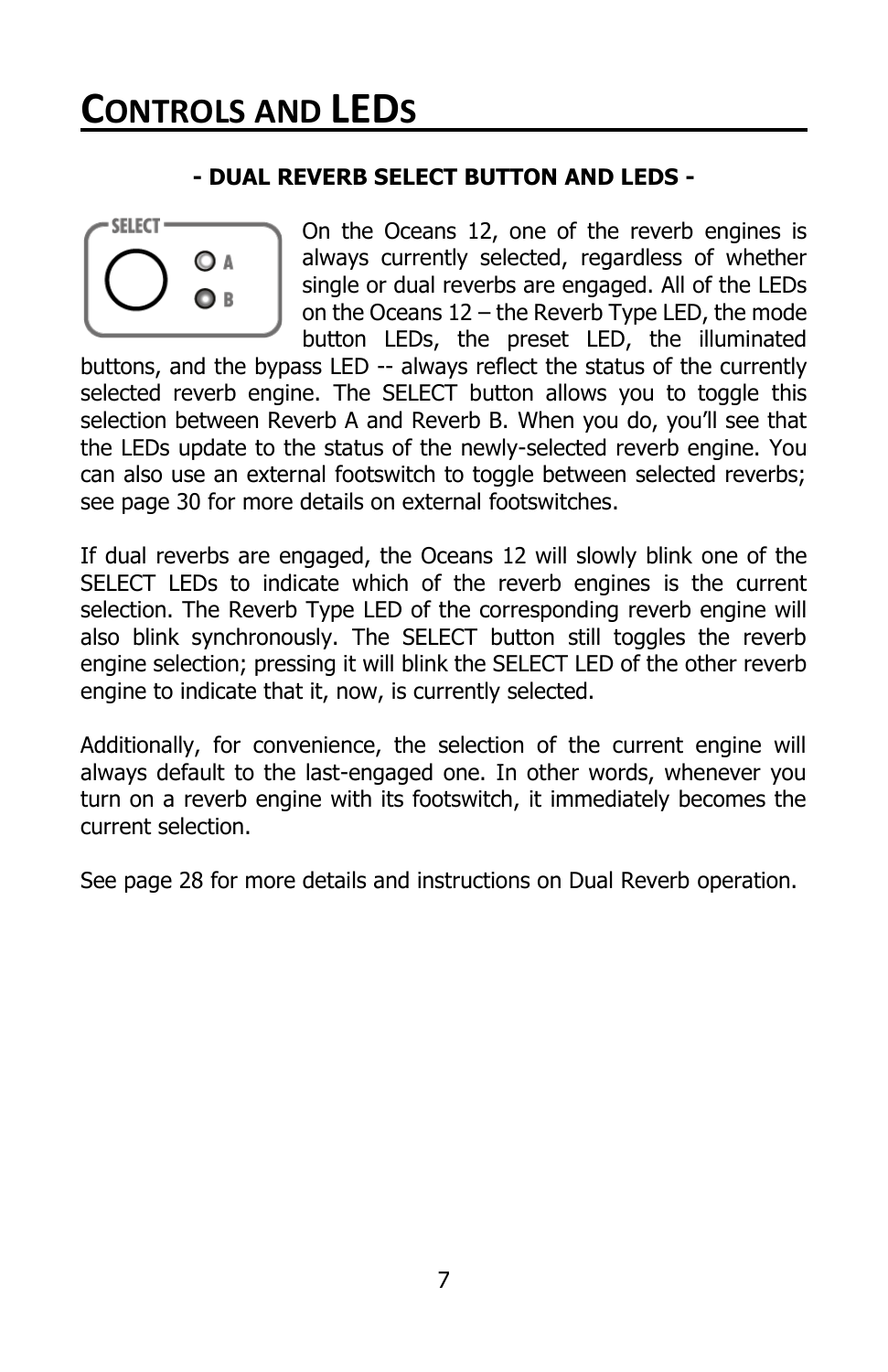#### **- CONTROL KNOBS - FX LVL PREDELAY TIME TONE INF LVL SEND LVL** LO-FI TIDE

The four knobs on the left side of the Oceans 12 control the main parameters of the reverb effects. These knobs have different functions depending on the status of the illuminated FUNCTION button (see the section about Illuminated Buttons on page 13 for details on FUNCTION). The top row of white labels specifies the reverb-specific functions of the knobs, which are active when the FUNCTION button is off. The bottom row of teal labels specifies the alternate functions of the knobs, which are active when the FUNCTION button is blinking.

#### **Reverb parameters**

**REVERB LVL –** Wet/dry control that sets the balance between your dry signal and the reverb effects produced by the Oceans 12. When this knob is at the minimum position, the output is only your dry signal. As the knob is turned up, the reverb output increases in volume. As the knob is turned past 2 o'clock, the dry signal decreases in volume. When the knob is at the maximum position, the output is reverb only.

**PREDELAY** – For all Reverb Types except ECHO, SHIMMER, and RESONANT, the PREDELAY knob sets the pre-delay time for the reverb block in all Reverb Types except ECHO. Pre-delay allows the musician to put a time delay between playing a note and hearing the onset of reverb for that note. The total range of pre-delay is from 0 to 1 seconds. As you turn the knob clockwise, the pre-delay time will increase. See the Summary Chart on page 10 to see what Reverb Types have different settings for this knob.

**TIME –** In all Reverb Types except REVERSE and DYNA, the TIME knob controls the decay time of the Oceans 12 reverb. As this knob is turned clockwise, the reverb time gets longer and longer, reaching infinite in all modes except SPRING, ECHO, and DYNA when the knob is as far as it will go. See the Summary Chart on page 10 to see what Reverb Types have different settings for this knob.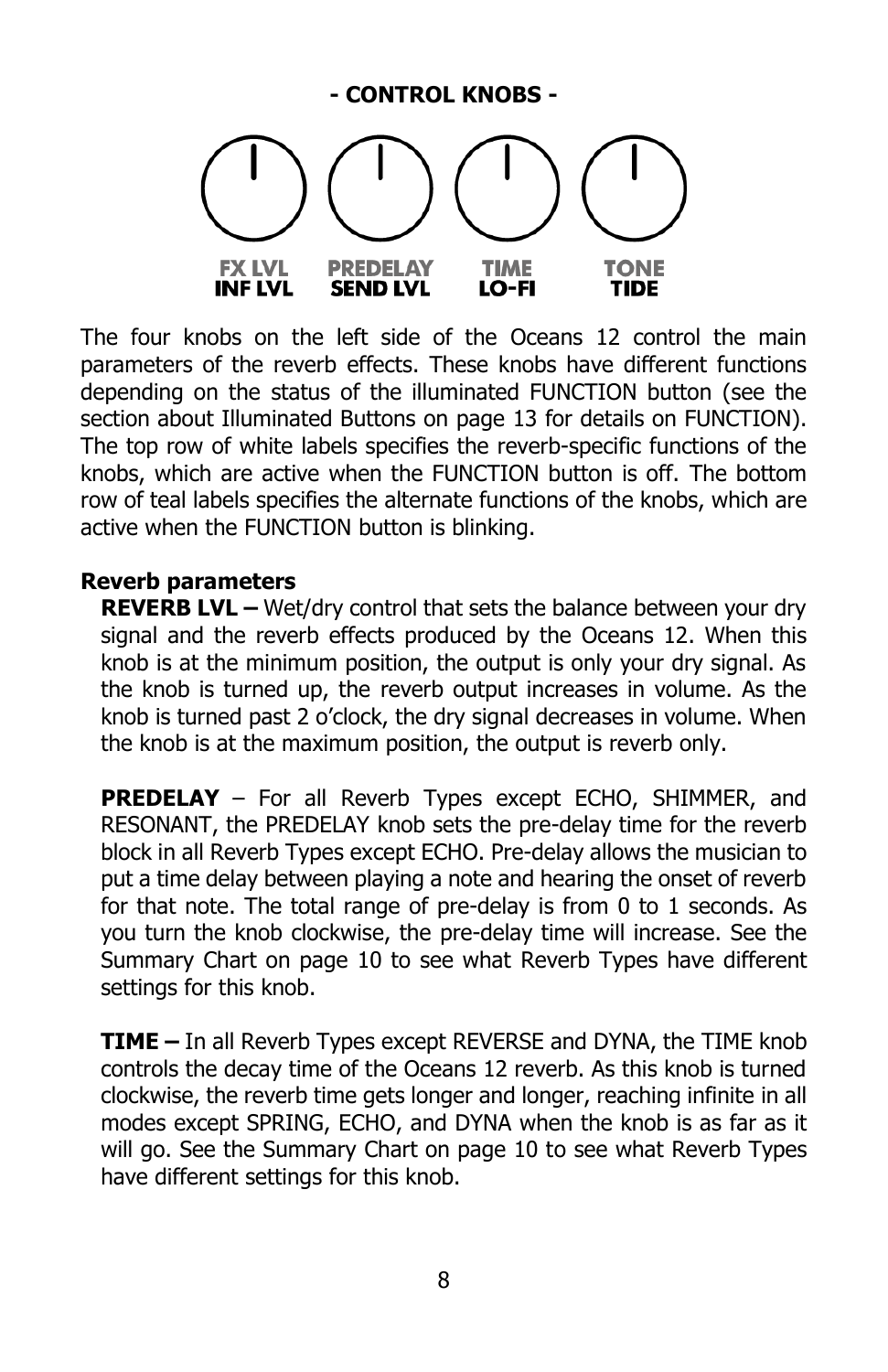**TONE –** In all Reverb Types, TONE controls the tone or EQ of the reverb signal, so it's omitted from the columns of the Summary Chart on the following page. As this knob is turned clockwise, the sound of the reverb gets brighter. As you turn TONE counter-clockwise, the sound of the reverb gets darker.

#### **Alternate FUNCTION parameters**

**INF LVL –** Works as an attenuation control for the infinite/sustain reverb sound. The default setting is fully clockwise, which corresponds to no attenuation, or full infinite/sustain volume. The infinitely sustained reverb volume decreases as the knob is turned counter-clockwise, reaching zero at fully counter-clockwise.

**SEND LVL –** Controls the signal level of the FX SEND when the Oceans 12 is in SEND/RETURN FX LOOP mode with a mono setup. See page 15 for details on operating the SEND/RETURN FX LOOP. This is a global parameter whose value is independent of reverb engine.

**LO-FI –** Controls the degree of reduction of diffusion and echo density in the reverb tails. As the diffusion and echo density decrease, certain qualities of the reverb tail, such as fullness and smoothness, start to diminish, allowing for creative low-fidelity manipulation of your favorite reverbs. When the knob is turned fully counter-clockwise, LO-FI turns off. As the knob is turned clockwise, LO-FI turns on, and the corresponding LED labeled LF next to the MODE button lights up. The degree of the LO-FI effect is increased as the knob is turned clockwise.

**TIDE –** Controls the amount of TIDE effect applied to the reverb output. When stereo outputs are used on the Oceans 12, TIDE subtly modulates the pan of the stereo output to gradually evolve the sound stage. When the knob is turned fully counter-clockwise, TIDE turns off. As the knob is turned clockwise, TIDE turns on, and the corresponding blue LED labeled TIDE next to the MODE button lights up. The frequency of the modulated pan is slowly increased as the knob is turned clockwise.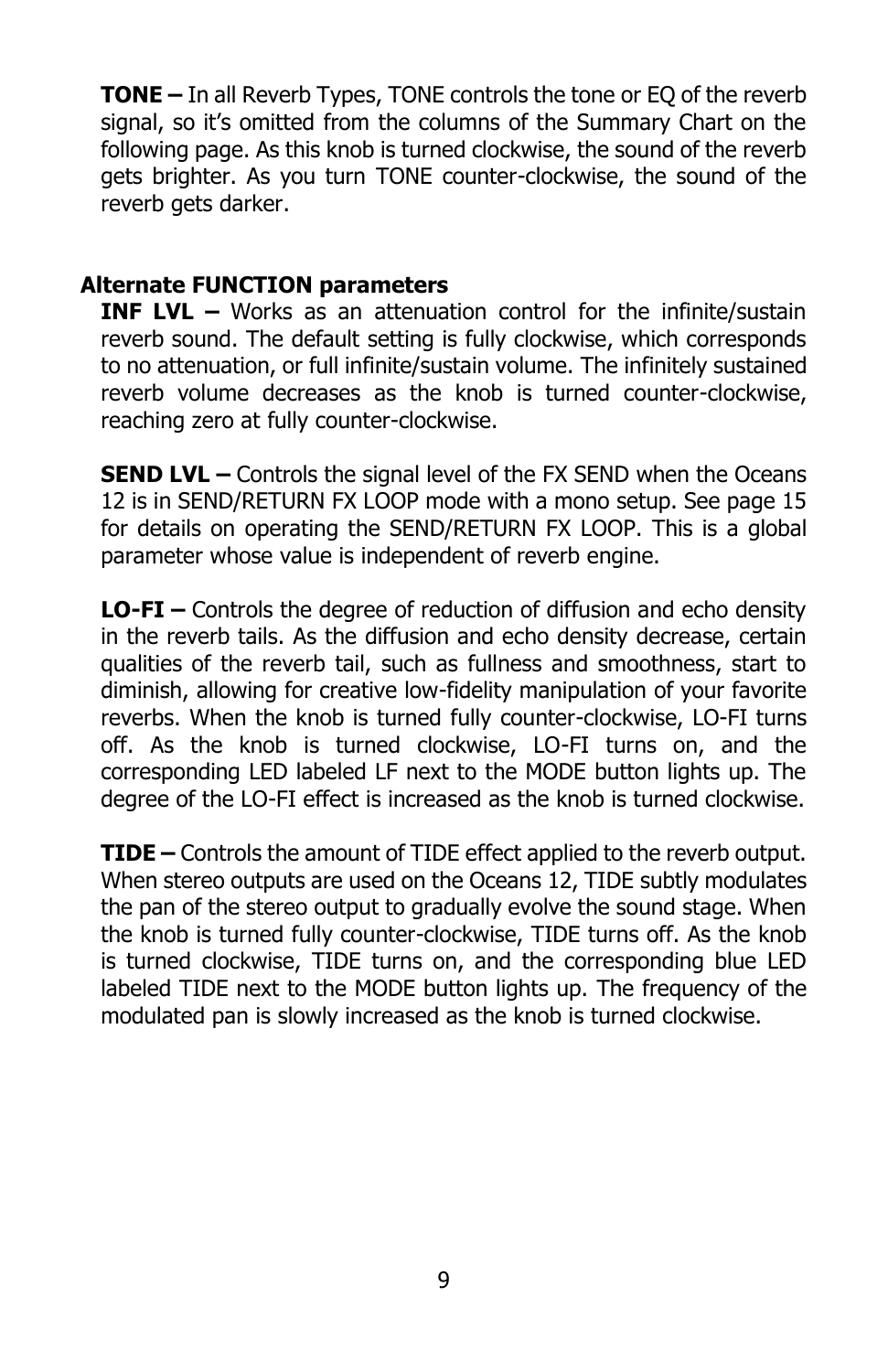| <b>Reverb Type</b> | <b>MODE</b><br><b>Descriptions</b> | <b>MODE Effect</b> | <b>PREDELAY</b>  | <b>TIME</b>     |
|--------------------|------------------------------------|--------------------|------------------|-----------------|
|                    |                                    | 1. Room            |                  |                 |
| <b>ROOM</b>        | Space type                         | 2. Hall            |                  |                 |
| <b>SPRING</b>      | Algorithm                          | 1.6G15             | ---              |                 |
|                    | select                             | 2. Holy Grail      |                  |                 |
| <b>PLATE</b>       |                                    | 1. Original        | ---              | $---$           |
|                    | Plate type                         | 2. Dark Plate      |                  |                 |
| <b>REVERSE</b>     | Algorithm                          | 1. Swoosh          | ---              | Swoosh time     |
|                    | select                             | 2. Rev. echo       |                  | Reverse time    |
|                    |                                    | 1.1/8              |                  |                 |
| <b>ECHO</b>        | Echo rhythm                        | 2.1/4              | N/A              | Reverb<br>blend |
|                    |                                    | 3. Dotted 1/8      |                  |                 |
|                    |                                    | 1. Triangle        |                  |                 |
| <b>TREM</b>        | LFO shape                          | 2. Square          |                  |                 |
|                    |                                    | 3. Sine            |                  |                 |
|                    | Modulation                         | 1. Chorus          |                  |                 |
| <b>MOD</b>         | type                               | 2. Flerb           | ---              |                 |
|                    |                                    | 3. Chorus + Flerb  |                  |                 |
|                    | Algorithm                          | 1. Swell           |                  | ---             |
| <b>DYNA</b>        | select                             | 2. Gate            | ---              | Hold time       |
|                    |                                    | 3. Duck            |                  | ---             |
|                    |                                    | 1. Hall            |                  |                 |
| <b>AUTO-INF</b>    | Reverb base                        | 2. Chorus          | ---              |                 |
|                    |                                    | 3. Flerb           |                  |                 |
| <b>SHIM</b>        | Algorithm<br>select                | 1. Original        | $---$<br>Shimmer |                 |
|                    |                                    | 2. Delay           | delays           |                 |
| <b>POLY</b>        | Parameter<br>control               | 1. Interval edit   | $---$            | ---             |
|                    |                                    | 2. Mix edit        |                  |                 |
| <b>RESONANT</b>    | Algorithm<br>select                | 1. Chimes          | Chime<br>delays  |                 |
|                    |                                    | 2. Filtered        | ---              |                 |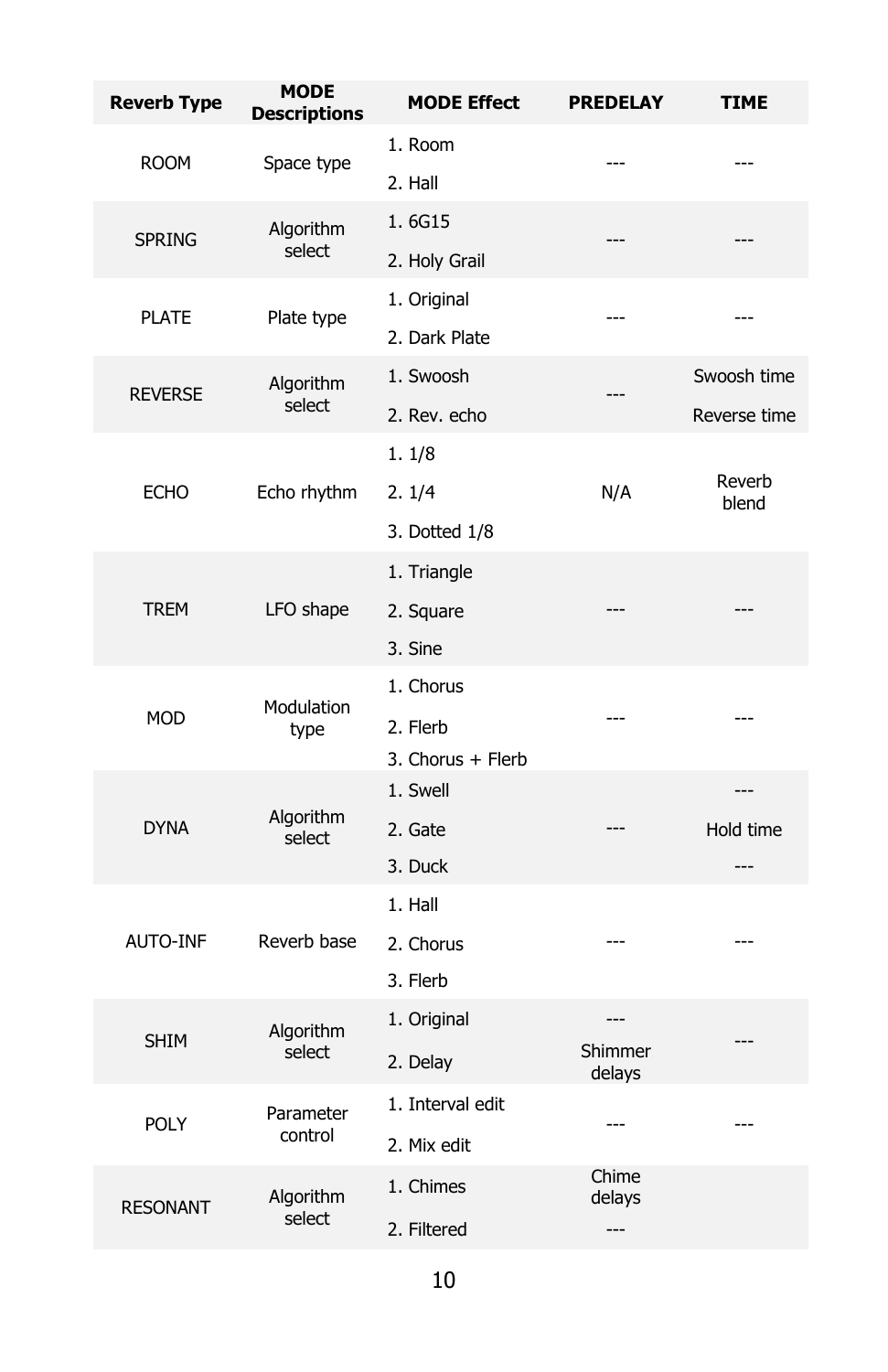| Mini Knob 1                          | <b>Mini Knob 2</b>                     | <b>Infinite Sustain?</b> | Tap tempo? |
|--------------------------------------|----------------------------------------|--------------------------|------------|
| Predel, feedback                     | Mod. depth                             | Yes                      | No         |
| Spring length                        | Preamp drive                           | <b>No</b><br>Yes         | <b>No</b>  |
| Predel, feedback                     | Plate size                             | Yes                      | No         |
| Predel. feedback                     | Mod. depth                             | Yes                      | No         |
| Echo feedback                        | Echo delay                             | Yes                      | Yes        |
| LFO rate                             | LFO depth                              | Yes                      | No         |
| Mod rate                             | Depth                                  |                          |            |
| Rate                                 | Feedback                               | Yes                      | No         |
| <b>Blend</b>                         | ---                                    |                          |            |
| Swell time                           | ---                                    | Yes                      | No         |
| Release time                         | Threshold                              | <b>No</b>                | No         |
| Release time                         | Threshold                              | Yes                      | No         |
| Crossfade time<br>between washes     | Trigger sensitivity                    | No                       | No         |
| Mod rate                             | Mod depth                              | Yes                      | No         |
| Shift interval #1<br>Dry/shifted mix | Shift interval #2<br>Shift $#1/H2$ mix | Yes                      | No         |
| Gain<br>Q factor                     | Tuning<br>Center frequency             | Yes                      | No         |
|                                      |                                        |                          |            |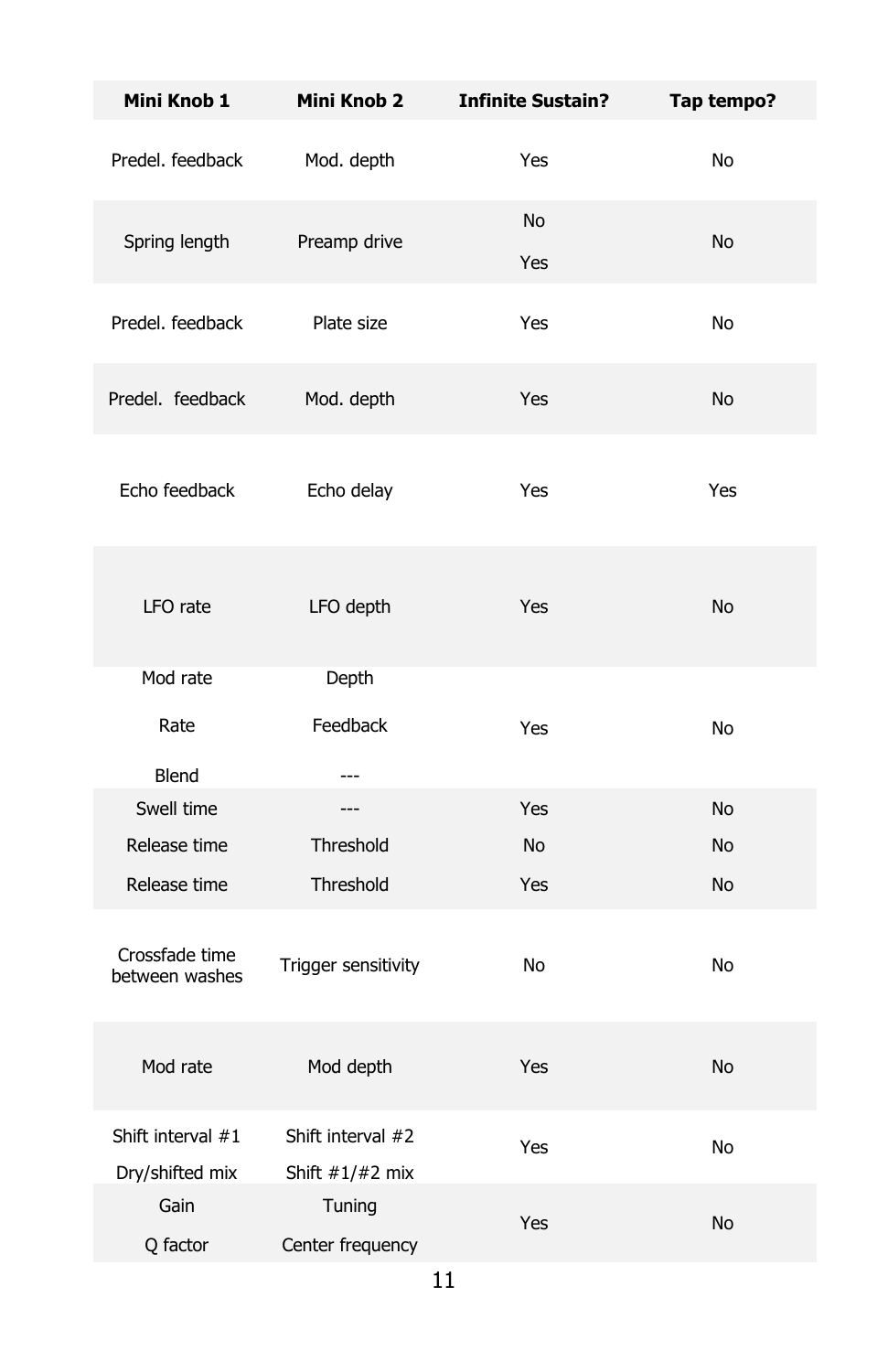#### **- REVERB TYPE KNOB, PRESET LED, AND MINI KNOBS -**



#### **REVERB TYPE Knob**

This knob is a rotary encoder that selects which of the Oceans 12's Reverb Types is active. The list ranges from ROOM at the top to RESONANT at the bottom. You can choose which Reverb Type is selected for each reverb engine.

One preset can be saved for each Reverb Type using the REVERB TYPE knob. For details on preset operation, see page 36. The PRESET LED provides a visual indication for the current preset state:

**PRESET LED Off:** You are in What You See Is What You Get (WYSIWYG). All current knob positions represent the effect being generated.

**PRESET LED On:** The preset is loaded for the currently selected Reverb Type.

**PRESET LED Blinking:** There are two situations where the PRESET LED blinks: 1) while saving a preset or 2) changing a knob or button setting after loading a preset. If you load a preset and then move a knob, the new knob position takes over for only that particular parameter and the PRESET LED blinks. If you return the recently moved knob to the position that is saved in the preset, the PRESET LED lights solid again.

#### **Miniature Parameter Knobs**

To the right of the REVERB TYPE knob are two mini knobs whose functions change depending on the selected Reverb Type, mode, and status of the illuminated FUNCTION button. On the face of the Oceans 12, below the mini knobs, there is a table listing the available mini knob functions for each Reverb Type. Detailed descriptions of mini knob functions start on page 22 of this manual. When the FUNCTION button is blinking, the mini knobs control the teal-highlighted parameters at the bottom of the Reverb Type table.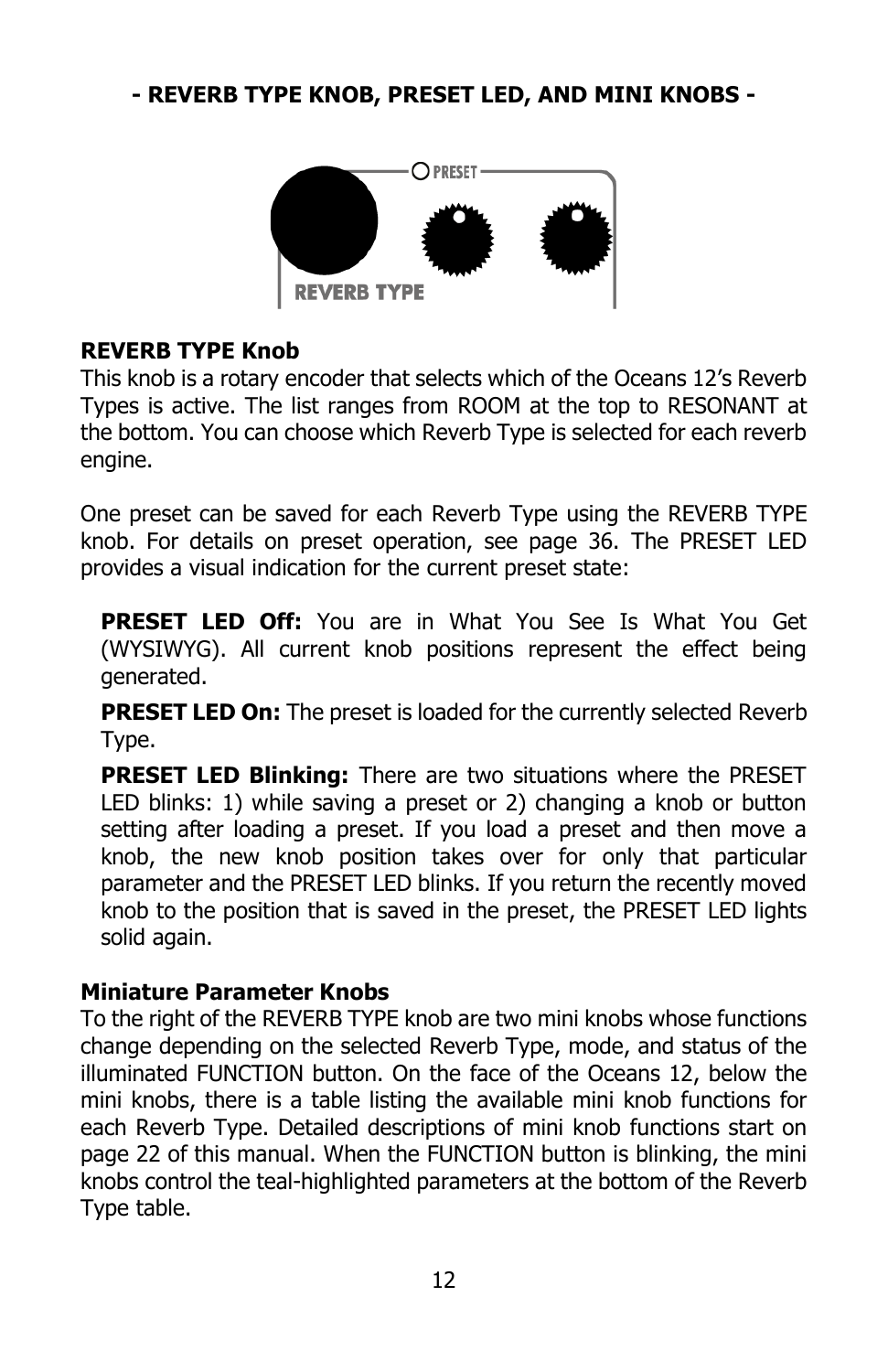#### **- ILLUMINATED BUTTONS -**



**EXP MODE Button** – When this button is lit, EXP MODE is enabled. When an external expression pedal or control voltage is connected to the EXP/FSW jack on the rear of the Oceans 12, you can control any combination of knob parameters with your foot. When the EXP MODE button is disabled (button is not lit), the external expression pedal acts as a volume pedal for the dry signal and the signal into the reverb effect. This button is also used to set up Expression Settings (see page 31 for this procedure).

**MOMENT Button** – Enabling MOMENT changes the functions of the REVERB A and REVERB B footswitches to only allow the reverb effects while the footswitch is pressed down. The reverb effects are bypassed when the footswitch is released. When MOMENT is disabled, the REVERB A and REVERB B footswitches work like normal latching footswitches, toggling between bypass and effect modes with each press and release. TIP: Use the MOMENT button in conjunction with tails to pinpoint exactly which notes or segments of a phrase receive reverb effects. However, be aware that, by default, holding down the REVERB A or REVERB footswitches while their engines' respective TAILS are on triggers infinite sustain. To toggle infinite capability and save it for an external footswitch, see the Footswitches and LEDs subsection on page 18.

**TAILS Button** – When TAILS is enabled, the reverb continues to play after its engine switches to bypass, with the decay time set by the TIME knob. Switching the reverb engine to bypass occurs by either disengaging it with the footswitch, or switching the currently selected reverb engine with the MODE button. Anything you play after entering bypass will not go through the reverb effect. If the pedal is set for infinite decay (i.e. the TIME knob is set to maximum), the reverb continues until you turn down the TIME knob or switch to a different Reverb Type. When TAILS is disabled, all reverbs stop as soon as their engines are bypassed.

**FUNCTION Button** – This button selects which set of parameters – primary or alternate -- is controlled by the main knobs and the mini knobs. When FUNCTION is pressed, the button and the two SELECT LEDs will blink concurrently, and all other LEDs and controls on the Oceans 12 will be disabled, to indicate that you are now editing alternate parameters.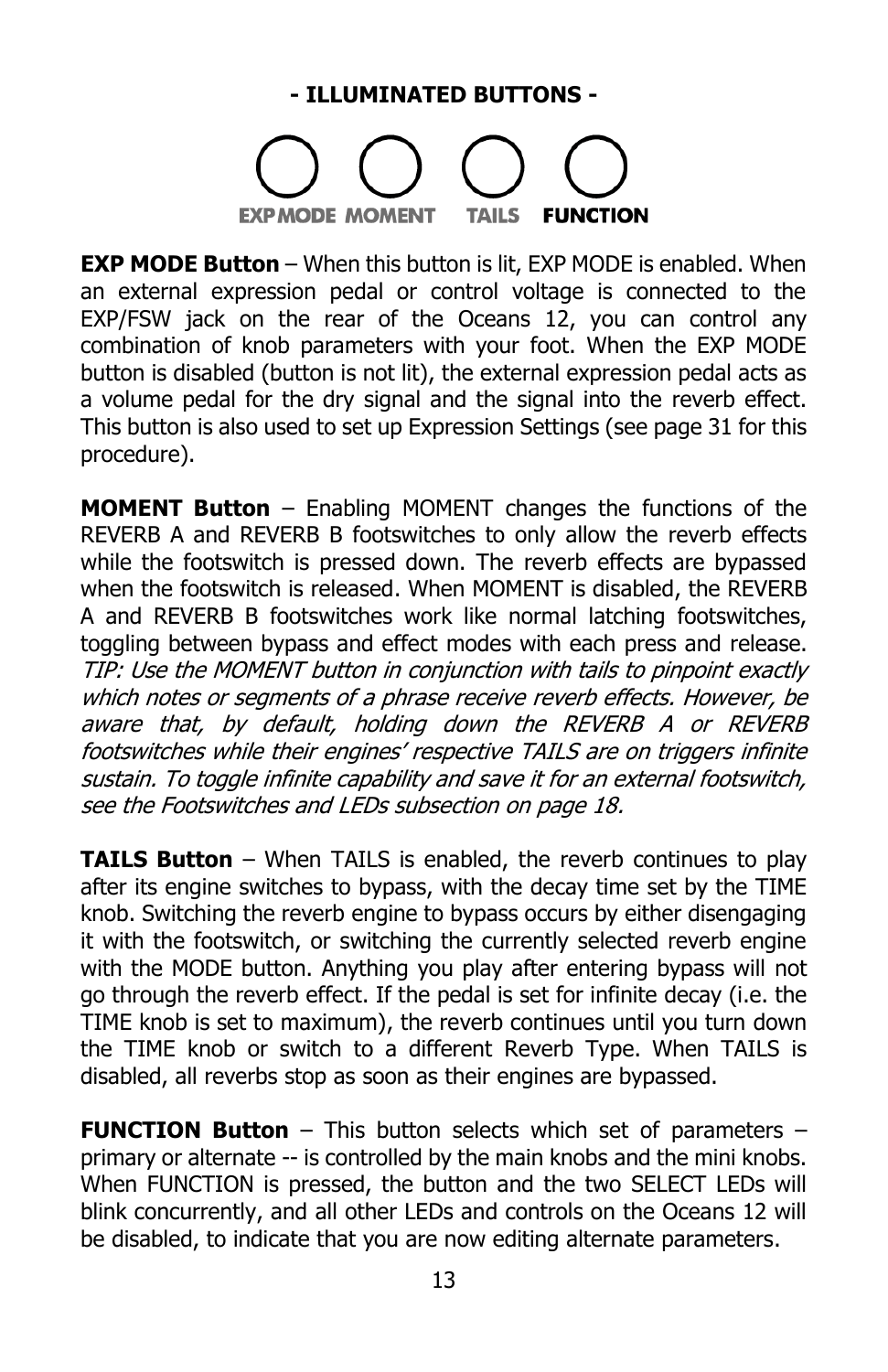For the main knobs, the alternate functions are INF LVL, SEND LVL, LO-FI, and TIDE, respectively. For the mini parameter knobs, these functions are SRS/PRL and  $A \leftarrow \rightarrow B$ . More details about these alternate knob parameters can be found in the Dual Reverb section on page 28.

The FUNCTION button can also toggle signal splitting, where Reverb A is sent to L OUT and Reverb B is sent to R OUT, as illustrated in the diagram below.



If the FUNCTION button is held down for 2 seconds while the FUNCTION mode is not already on, all of the Oceans 12's blue and green LEDs will start to blink rapidly, indicating that the two signals of the two reverb engines are now being split into L and R outputs. To disable signal-splitting and bring the Oceans 12 back to regular stereo operation, hold down the FUNCTION button when FUNCTION isn't already on. The blue and green LEDs will again start blinking rapidly to indicate that the turn-off procedure has begun. After 2 seconds, signal splitting will be disabled. The on/off status of this routing scheme is remembered even after power-cycling.

Signal splitting is disabled if the SEND/RETURN FX LOOP is on.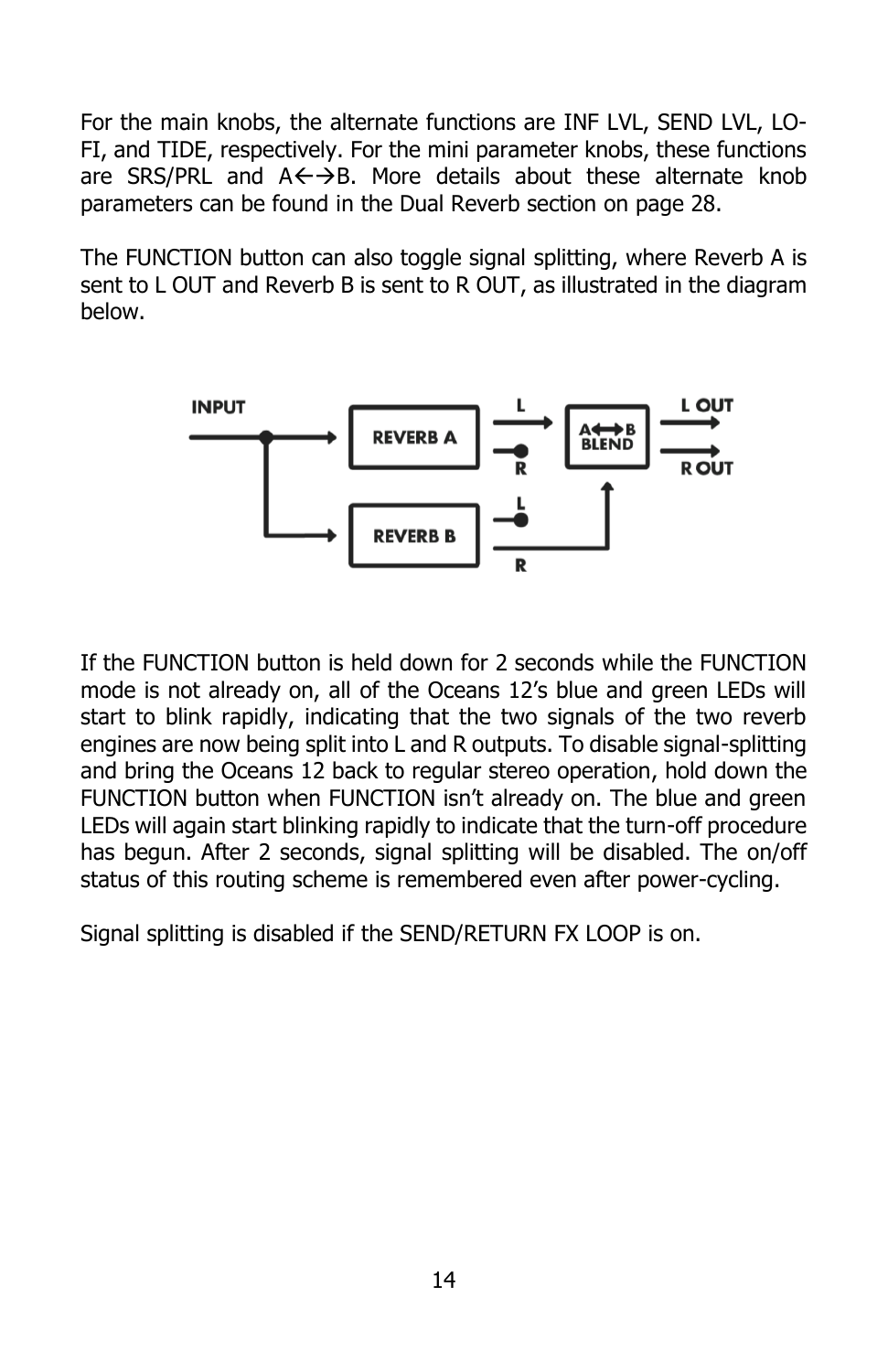#### **- SEND/RETURN FX LOOP -**

The Oceans 12 has the ability to create a special, wet, mono FX LOOP either before or after the reverb block. See the following diagram:



The SEND is output through the R/SEND OUT jack. The return is connected to the R/RETURN IN jack. Tip: useful for when you'd like an effect in your chain, for example a fuzz or filter, to affect only the reverb tails, i.e. without affecting your dry signal.

The amount of signal routed to the SEND path is controlled by the SEND LVL, the alternate parameter of the PREDELAY knob. This knob controls the SEND LVL whenever FUNCTION is on. (See page 13 for details on the FUNCTION button). When the knob is turned fully counterclockwise, the SEND LVL is zero. The SEND LVL increases as the knob is turned clockwise, reaching unity when fully clockwise. Note: the default value of the SEND LVL is zero. When a SEND/RETURN configuration is active, be sure to adjust the SEND LVL to your desired amount.

The status of the Send/Return FX loop is always either pre-reverb, postreverb, or OFF (i.e., regular stereo operation). If the status is either prereverb or post-reverb, the green S/R LED on the bottom-left of the unit (pictured below) will be lit after the pedal is powered up. The Oceans 12 will remember the FX loop status, even after removing power.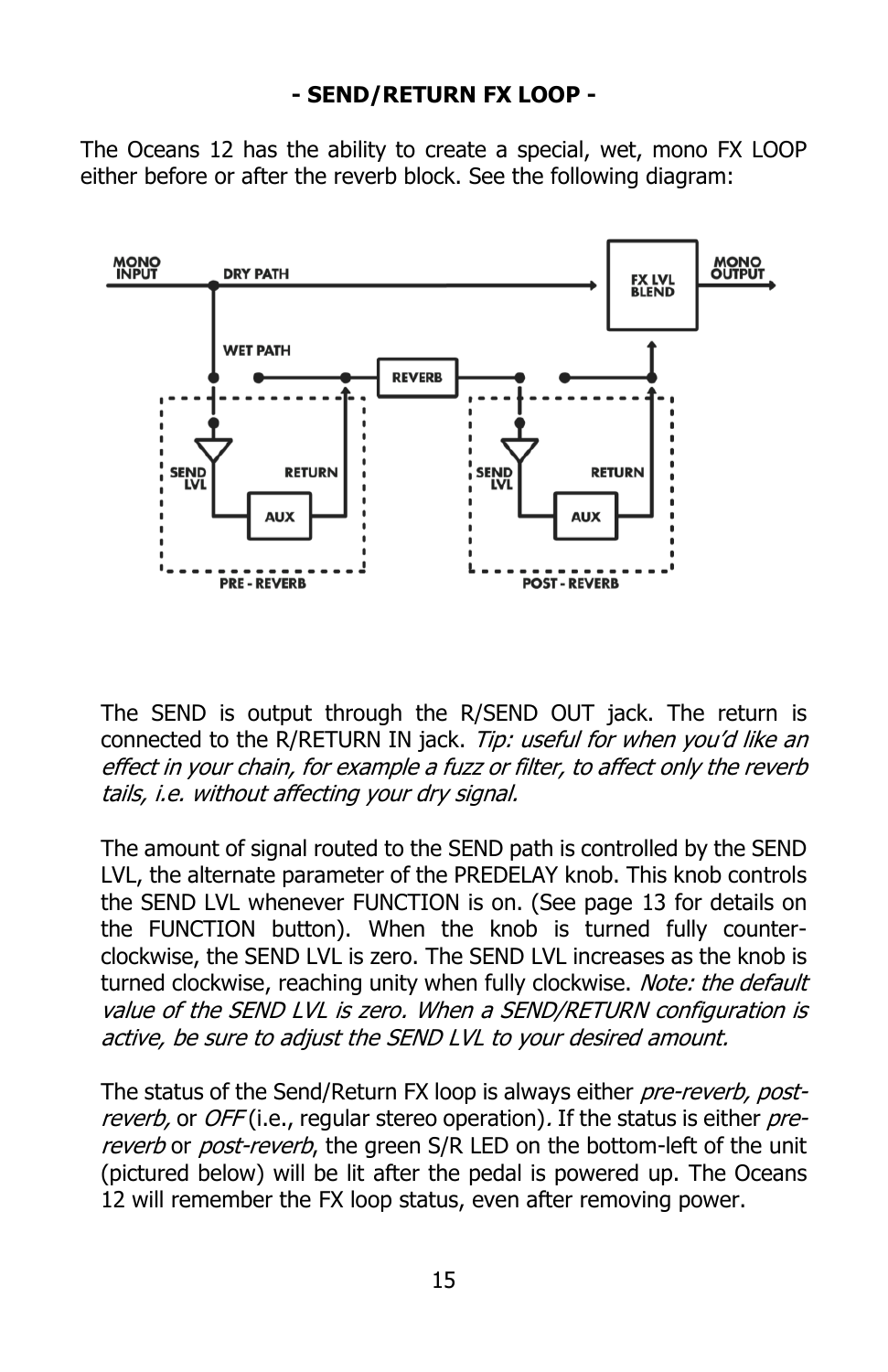

To toggle *pre-reverb* SEND/RETURN, power-cycle the Oceans 12 while holding down the FUNCTION button. If the SEND/RETURN status was previously *post-reverb* or *OFF*, it will now be *pre-reverb*. Similarly, if the SEND/RETURN status was previously pre-reverb, it will now be turned OFF.

To toggle *post-reverb* SEND/RETURN, power-cycle the Oceans 12 while holding down the TAILS button. If the SEND/RETURN status was previously pre-reverb or OFF, it will now be post-reverb. Similarly, if the SEND/RETURN status was previously post-reverb, it will now be turned OFF.

The SEND LVL is a global parameter that will not be tracked by presets. The configuration (pre vs. post) of the Send/Return as well as its SEND LVL, however, are remembered across power cycles.

Turning on the Send/Return FX Loop also disables the signal-splitting stereo control of the FUNCTION button.

If the configuration of Send/Return FX Loop is *pre-reverb*, but nothing is inserted into the R/RETURN jack, the FX Loop connection is shorted and the send channel connects directly to the return for regular mono operation.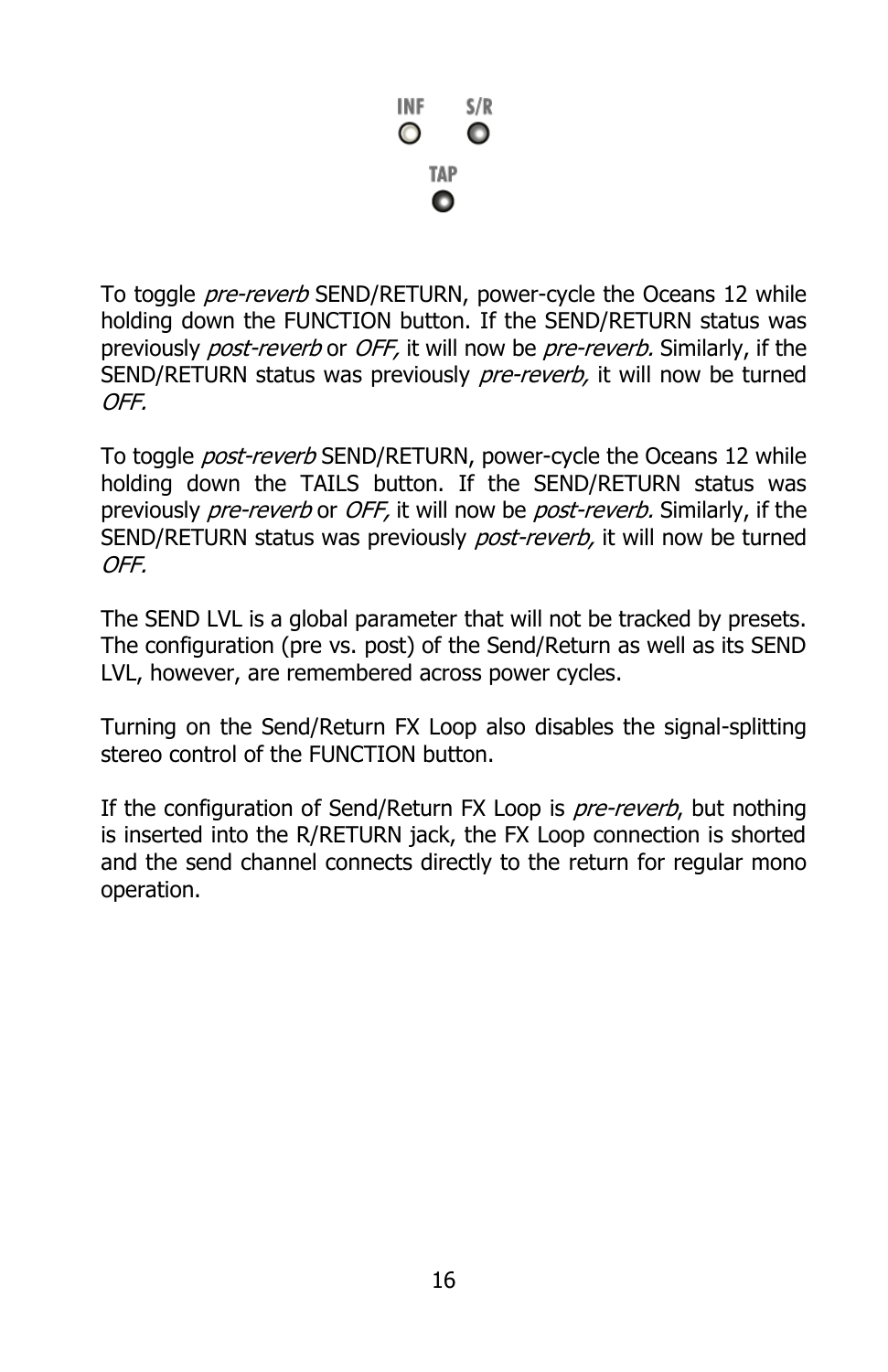#### **- MODE BUTTON AND LEDS -**



Each Reverb Type on the Oceans 12 has either two or three unique modes of operation. Pressing the MODE button cycles through these available modes. The LED labels 1, 2, or 3 show the current mode. When you switch Reverb Types, the Oceans 12 will recall the last mode you were using in that Reverb Type.

Below the three numbered LEDs are two LEDs labeled LF and TIDE. These two LEDs indicate whether LO-FI and/or TIDE, respectively, are currently on. LO-FI and TIDE are activated and controlled by turning on the FUNCTION button and adjusting the main knobs whose alternate labels are LO-FI and TIDE.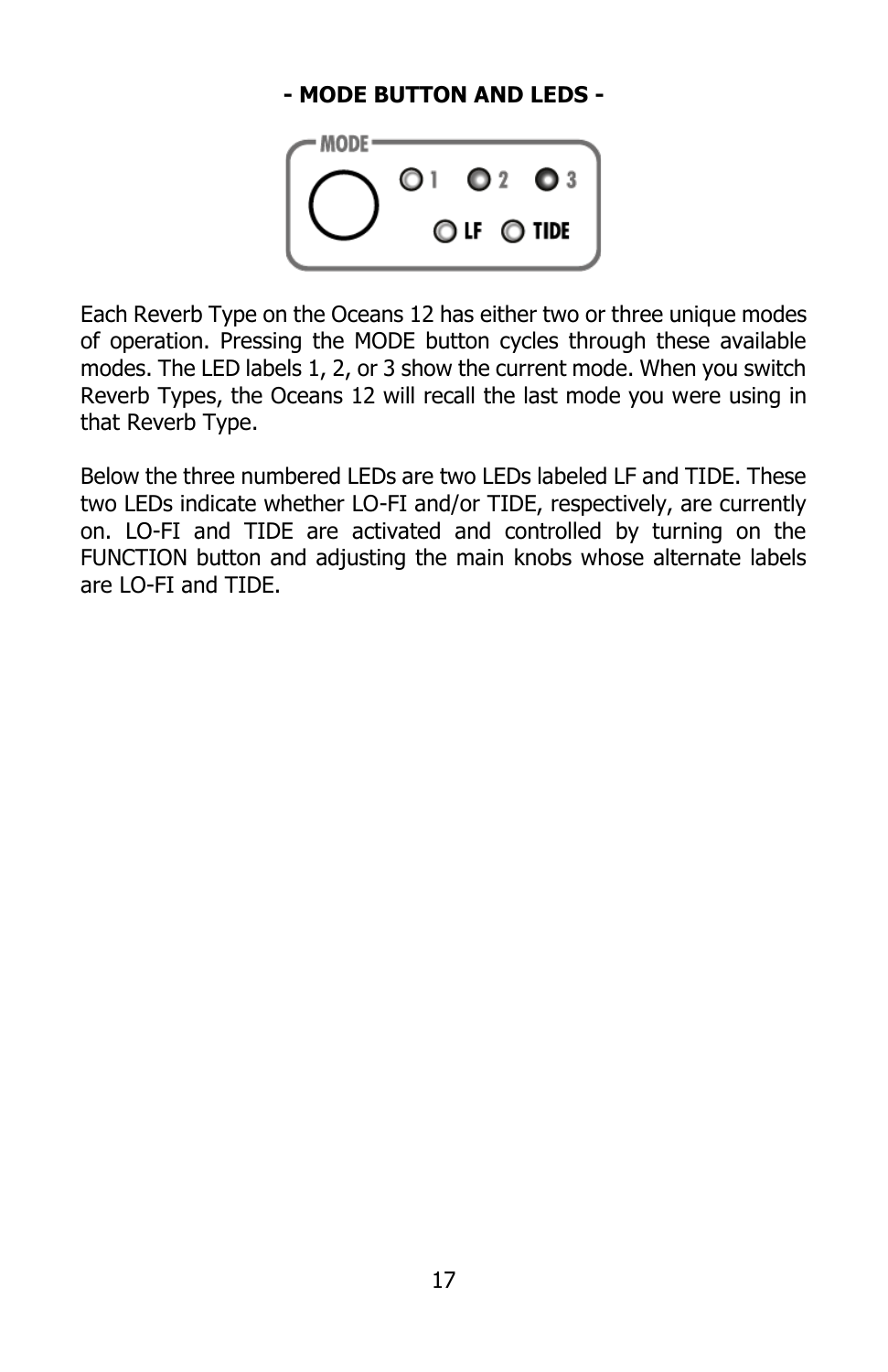#### **- FOOTSWITCHES AND LEDS -**

The Oceans 12 has two footswitches which perform the same functions for their respective reverb engines. The left footswitch controls Reverb A, and the right footswitch controls Reverb B. Each footswitch has the functionalities described below.

#### **Footswitch Functions**

**BYPASS –** The BYPASS functionality of the footswitch works like that of a standard latching footswitch when the MOMENT button is not lit: press and release to toggle between bypass and effect modes. When the center white LED in the Oceans 12 graphic is lit, at least one of the reverb engines is engaged and the unit is in effect mode.

If the MOMENT button is lit, then the selected reverb engine is normally in bypass mode unless you press and hold the footswitch, at which point it goes into effect mode. Release the footswitch and it returns to bypass mode.

**TAP –** In ECHO reverb, press and release the footswitch two or more times to set the delay time with your foot. The tap time and the current MODE setting determine the actual delay time. After tapping in a delay time, you may cycle through the MODE settings to find the desired delay timing. The blue TAP LED at the bottom left of the Oceans 12 (pictured below) will blink at the selected echo rhythm of your tapped tempo.



**INFINITE –** If TAILS is on, then press and hold one of the footswitches to ramp up the reverb decay time of the associated reverb engine to infinitely sustain. The white INF LED at the bottom left of the Oceans 12 (pictured above) will blink rapidly to indicate that infinite sustain is engaged. Release the footswitch to ramp back down to the current feedback setting. You may continue playing your instrument while the infinite reverb decay is sustaining; the Oceans 12 will apply fresh reverb from the second reverb engine to your new playing, indicated by the rapid blinking of its SELECT and Reverb Type LEDs. While INFINITE is sustaining, you may edit any of the knobs – these control changes will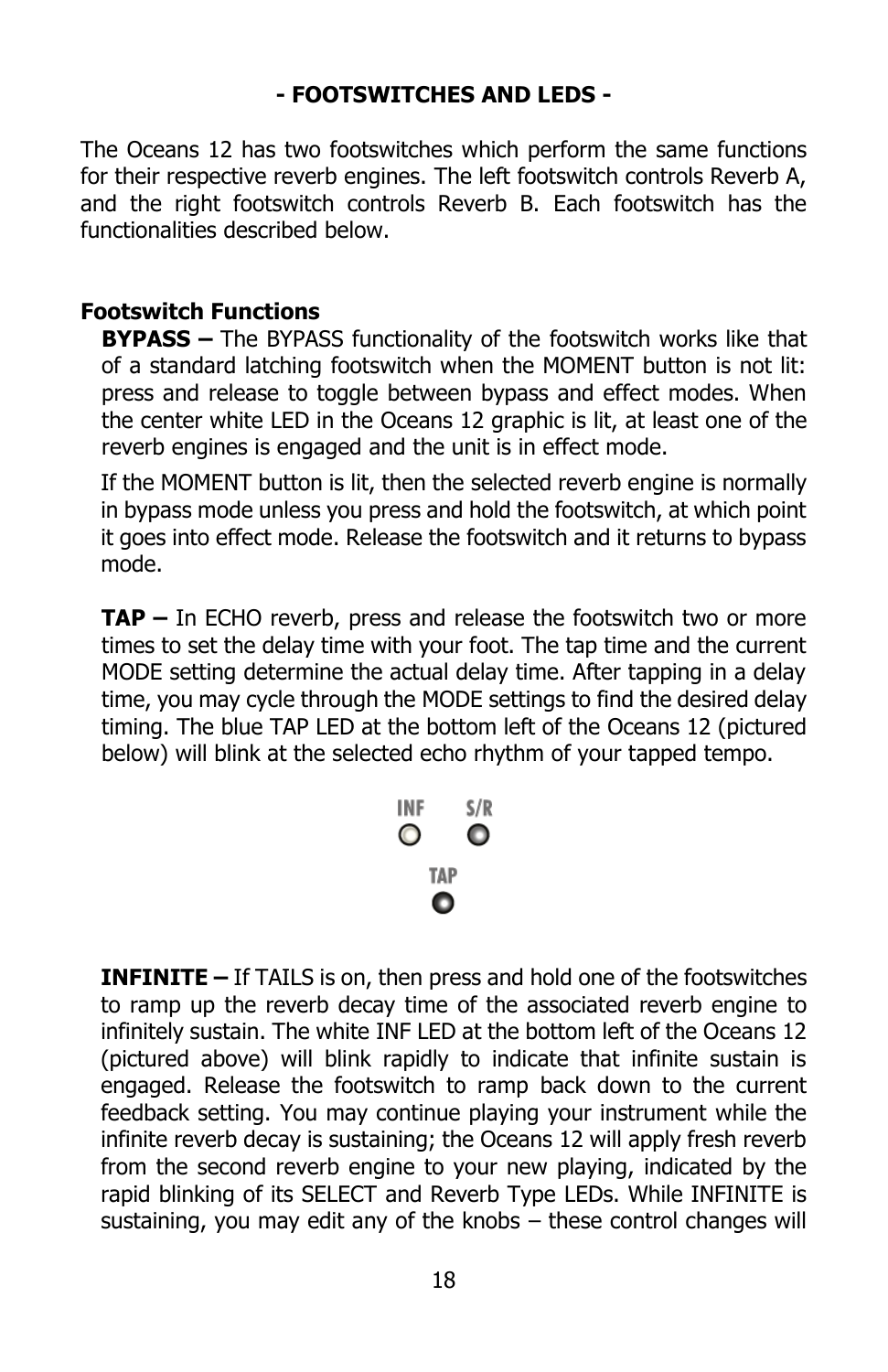be applied to the fresh reverb of the second reverb engine, and will be remembered when you switch back to that reverb engine.

You may also use an external footswitch to trigger INFINITE sustain. See page 30 for details on external footswitch functionality.

You can also disable the local footswitches' control of TAP and INFINITE functions. (The functions will still be enabled via external footswitch). Tip: This is useful if you don't use an external footswitch and you'd like to prevent accidental tempo taps from occurring, or if you'd like to use the footswitches in a held-down capacity (e.g., with MOMENT and TAILS) without triggering the INFINITE sustain.

To disable/enable local footswitch control of TAP and INFINITE:

- 1. Unplug the Oceans 12 from power.
- 2. Press and hold the REVERB B footswitch while plugging power back in to the Grand Canyon.
- 3. The BYPASS LED will flash 7 times if tap tempo and infinite are disabled. The LED will flash 2 times if tap tempo and infinite are enabled.
- 4. If the Oceans 12 is reset to factory defaults (see page 38), the footswitch's tap tempo and infinite functionality will be enabled.

**KICKING THE SPRING TANK** – In SPRING reverb, if "TAILS" is on (see "Controls" on page 3) in Mode 1 (Fender® 6G15) in either reverb engine, quickly double tap the footswitch to "kick" the emulated spring tank. If an external footswitch is connected to the EXP/FSW jack, then you must use that one instead of the internal one (TAILS must still be on). This will send a loud bouncy jolt through the OCEANS 12, as it would a real spring reverb unit. This action can be performed when using dual reverbs in any configuration (i.e., both series and parallel).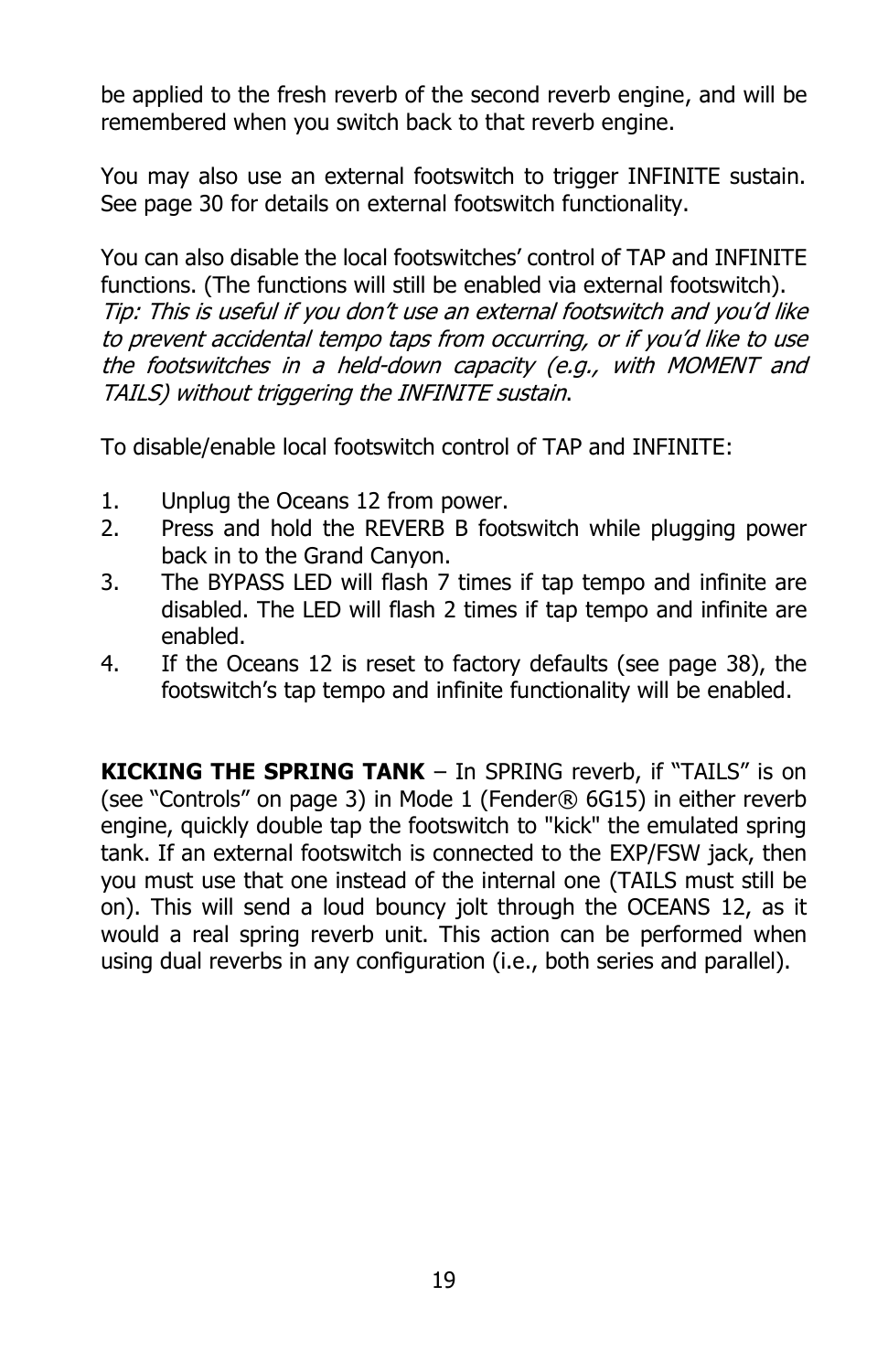### **CONNECTIONS**

**L INPUT Jack** – This ¼" jack is either the mono audio input or the left stereo input to the Oceans 12. In mono, the input impedance is  $1M<sub>\Omega</sub>$ . In stereo, the input impedance is  $2M<sub>\Omega</sub>$ .

**R INPUT Jack** – This is the right input jack in a stereo setup. This input can also be the RETURN signal if using SEND/RETURN mode (see page 15). The input impedance is  $2M<sub>\Omega</sub>$ .

**L OUT Jack** – Use this output for a mono setup. In a stereo setup this is your left output. The output impedance is 550 $\Omega$ .

**R OUT Jack** – This is the right output jack in a stereo setup. This output can also be the SEND signal if using SEND/RETURN mode (see page 15). The output impedance is 550 $\Omega$ .

**Combo EXP/FSW Jack** – This input jack accepts either an expression pedal or an external footswitch. The Oceans 12 can automatically differentiate which of the two is connected.

 $EXP$  – Connect an expression pedal with a TRS plug to this jack to allow external control over any of the Oceans 12's knobs, or use it like a volume pedal on the dry signal before it hits the reverb effects. See page 31 for a description on how to set up and control the Oceans 12 with an external expression pedal.

The polarity of the expression pedal's plug must have the sleeve connected to the heel position (usually GND), Ring connected to the toe position and the Tip connected to the wiper. The nominal expression pedal impedance is 10kΩ though most other values will work fine. Please do not go below 6kΩ on your expression pedal's potentiometer impedance. Some suggested Expression Pedals: EHX Expression Pedal, M-Audio® EX-P, Moog® EP-2 and EP-3, Roland® EV-5 or Boss® FV-500L. Additionally, the EXP IN jack can be connected to a CV source using a TS plug; the acceptable control voltage range is 0V to 5V.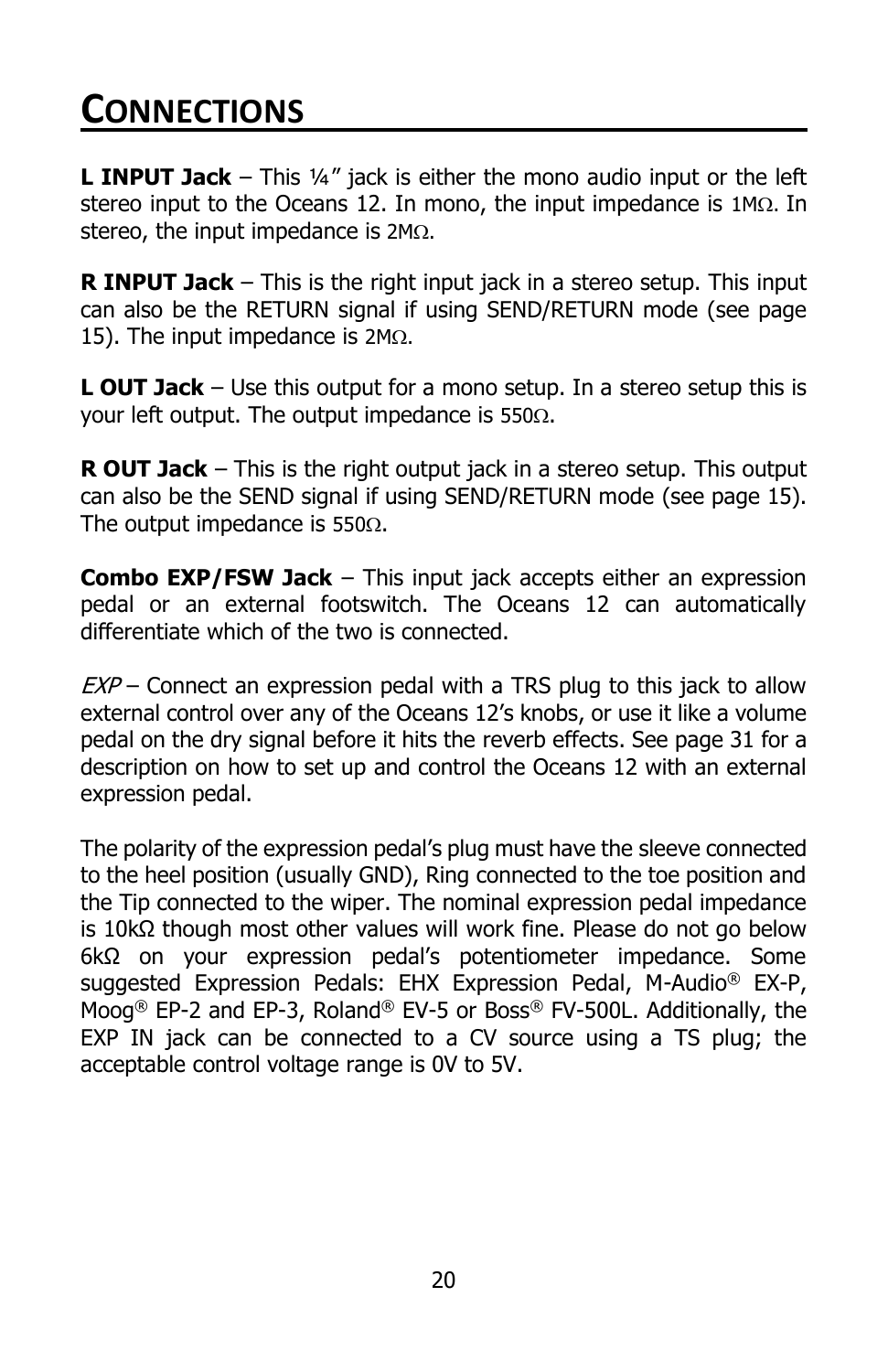$FSW$  - Connect an external momentary footswitch to this  $\frac{1}{4}$  iack. The external footswitch may be either a single footswitch (TS plug), a dual footswitch (TRS plug), or a triple footswitch (TRS plug) such as the **EHX** [Triple Foot Controller.](https://www.ehx.com/products/triple-foot-controller) The external footswitches must be momentary and normally open so that when the switch is pressed down a connection is made between the sleeve and either the tip, ring or both. See page 30 for a description of all functions available on the external footswitches.

**9V Power Jack** – Plug the output of the Oceans 12's supplied EHX9.6DC 200mA AC adapter to the 9V power jack located at the top of the pedal. The Oceans 12 requires 150mA at 9VDC with a center-negative plug. Do not exceed 10.5VDC on the power jack. Note: Expect unreliable behavior if the power supply rating is less than 150mA.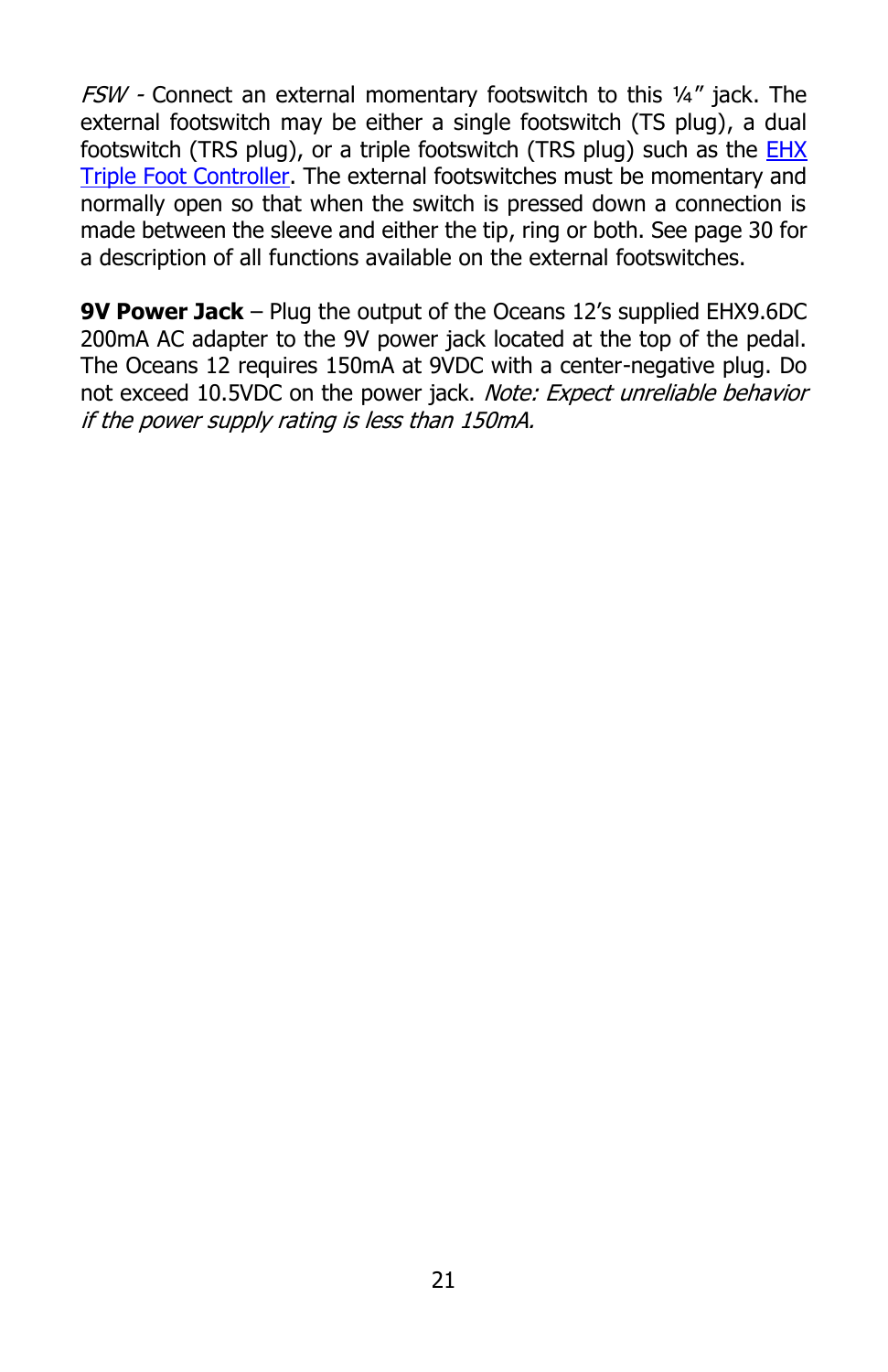### **REVERB TYPE AND MINI KNOB DETAILS**

|                    | <b>PRESET</b>     |                     |
|--------------------|-------------------|---------------------|
| <b>REVERB TYPE</b> |                   |                     |
| <b>ROOM</b>        | <b>P.D. FBACK</b> | <b>MOD DEPTH</b>    |
| <b>SPRING</b>      | LENGTH            | <b>PREAMP DRIVE</b> |
| <b>PLATE</b>       | <b>P.D. FBACK</b> | <b>SIZE</b>         |
| <b>REVERSE</b>     | P.D. FBACK        | <b>MOD DEPTH</b>    |
| <b>ECHO</b>        | <b>FEEDBACK</b>   | <b>DELAY</b>        |
| <b>TREM</b>        | <b>RATE</b>       | <b>DEPTH</b>        |
| <b>MOD</b>         | <b>RATE</b>       | <b>DEPTH</b>        |
| <b>DYNA</b>        | <b>FX TIME</b>    | <b>SENSITIVITY</b>  |
| <b>AUTO-INF</b>    | <b>XFADE TIME</b> | <b>SENSITIVITY</b>  |
| <b>SHIMMER</b>     | <b>MOD RATE</b>   | <b>MOD DEPTH</b>    |
| <b>POLY</b>        | <b>CTRL 1</b>     | <b>CTRL 2</b>       |
| <b>RESONANT</b>    | AMOUNT            | TUNING              |
| DUAL               | SRS/PRL           | A↔B                 |

Note: for every Reverb Type, the values of the mini knobs are "sticky": they're remembered for each mode when switching between them. For example, for the ROOM Reverb Type, you can dial in distinct Predelay Feedback and Mod Depth settings for Mode 1 and Mode 2.

#### **ROOM –**

**MODE:** Selects between a lively room reverb from the EHX Cathedral (Mode 1) and the beloved hall reverb algorithm from the EHX Holy Grail (Mode 2).

**P.D. FBACK**: This knob controls the pre-delay feedback: the amount of signal that is sent from the output of the pre-delay block back to the input of the pre-delay block. With a pre-delay time long enough to hear discrete echoes, turning the P.D. FBACK knob clockwise will cause the pre-delay block to produce multiple echoes from one note. Each echo then goes into the reverb block producing multiple reverb washes from one note.

**MOD DEPTH**: Use this knob to add modulation to the room or hall reverb. As you turn clockwise, the modulation gets wider. Set to fully counterclockwise for no modulation.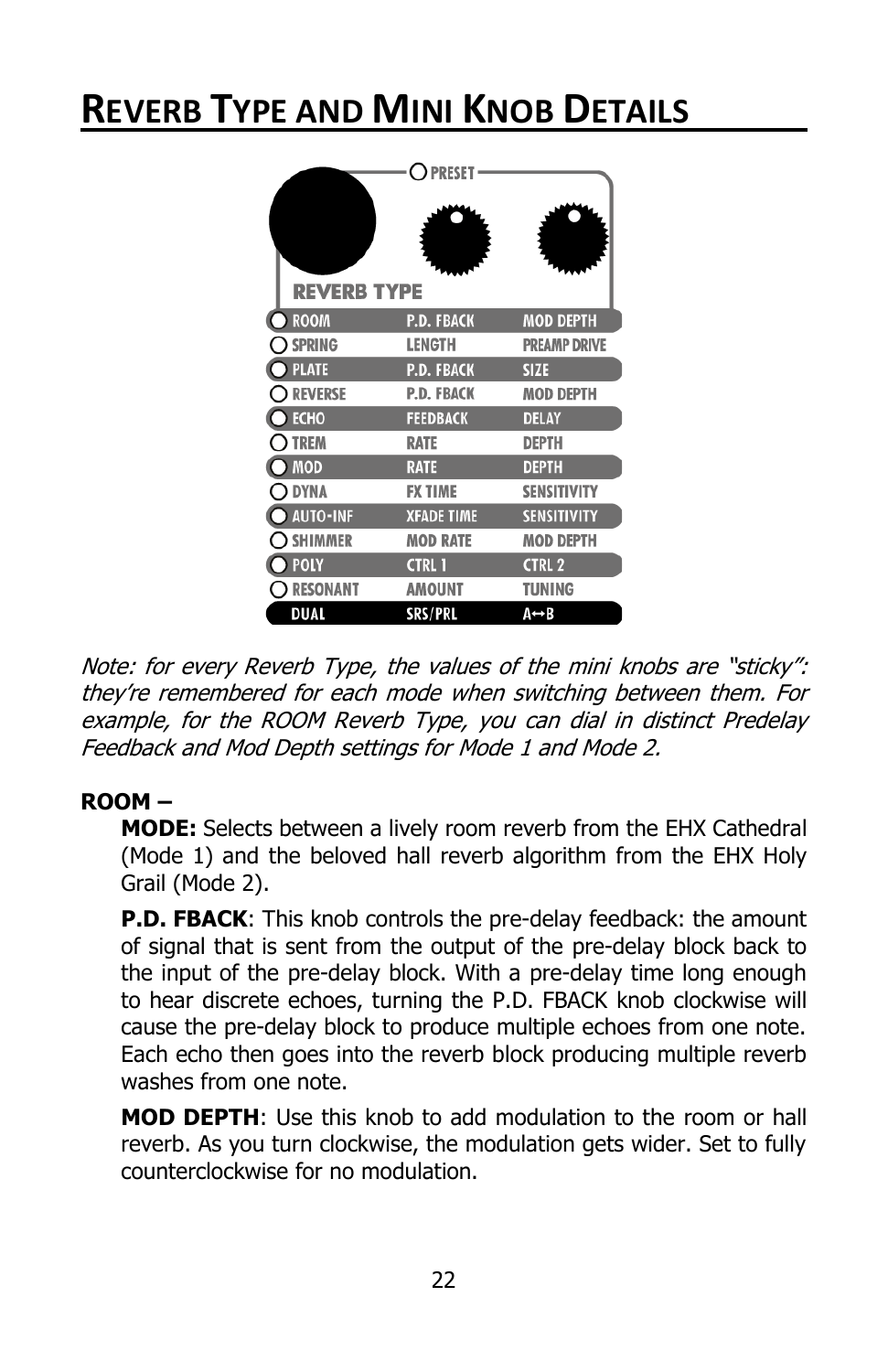#### **SPRING** –

**MODE:** Selects between our new renowned Fender® 6G15 emulation (Mode 1) and the classic spring reverb algorithm from the Holy Grail (Mode 2).

**LENGTH**: This knob selects spring length. The knob travel is divided into thirds, with each third selecting successively longer springs as the knob is turned clockwise. The middle third is standard length for both the Fender® 6G15 length and the original Holy Grail emulation.

**PREAMP DRIVE:** This knob controls a subtle amount of preamp drive before the reverb circuit. More drive is applied as you turn clockwise. Fully counterclockwise is no drive.

#### **PLATE** –

**MODE:** Plate type. Mode 1 is EHX's original plate from the Holy Grail. Mode 2 is a "dark plate", a tonally warmer version of the original plate.

**P.D. FBACK**: This knob controls the Pre-delay Feedback: the amount of signal that is sent from the output of the pre-delay block back to the input of the pre-delay block. With a pre-delay time long enough to hear discrete echoes, turning the P.D. FBACK knob clockwise will cause the pre-delay block to produce multiple echoes from one note. Each echo then goes into the reverb block producing multiple reverb washes from one note.

**SIZE**: Scale the size of the emulated metal plate with this knob to color the diffusion of the reverb tail. As you turn clockwise, the plate size gets larger. (The original Holy Grail plate size is located at noon.)

#### **REVERSE** –

**MODE:** Mode 1 is the reverse-simulating effect found on the EHX Oceans 11 and Cathedral, while Mode 2 is a reverse echo inspired by the EHX Grand Canyon.

**P.D. FBACK**: This knob controls the Pre-delay Feedback: the amount of signal that is sent from the output of the pre-delay block back to the input of the pre-delay block. With a pre-delay time long enough to hear discrete echoes, turning the P.D. FBACK knob clockwise will cause the pre-delay block to produce multiple echoes from one note. Each echo then goes into the reverb block producing multiple reverb washes from one note.

**MOD DEPTH**: Use this knob to add modulation to the output. As you turn clockwise, the modulation gets wider. Turn fully counterclockwise for no modulation.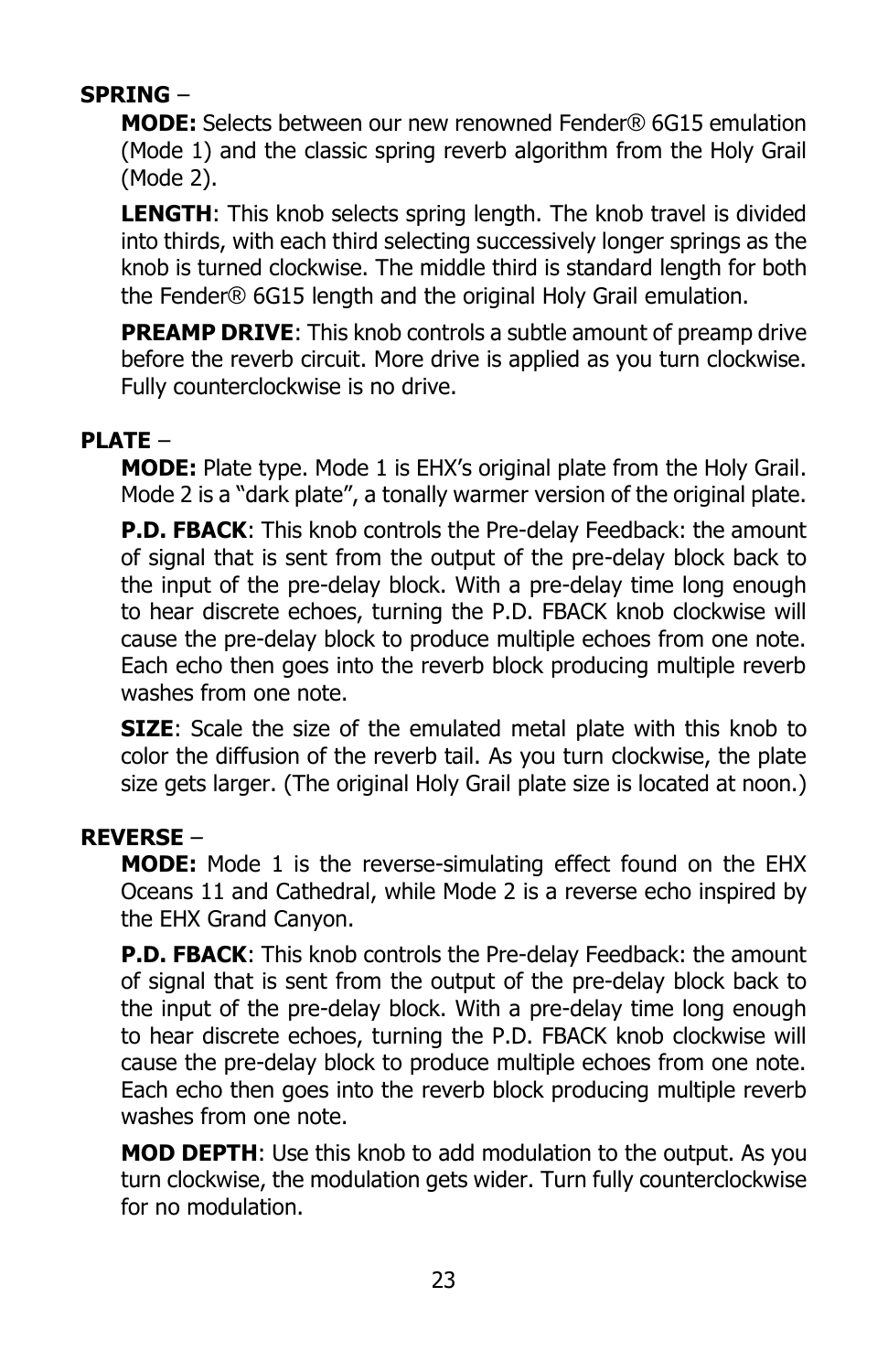#### **ECHO** –

**MODE:** Cycles through the tempo subdivisions of the current echo time: quarter-note (Mode 1), dotted-eighth-note (Mode 2), and eighth-note (Mode 3).

**FEEDBACK**: Controls the number of repeats of the delayed signal. As this knob is turned clockwise, the number of repeats increases.

**DELAY:** Controls the delay time of the echoes. Turn this knob clockwise to increase the delay time. Delay time ranges from 5 milliseconds to 1 second.

#### **TREM** –

**MODE:** Cycles through three LFO wave shapes: triangle (Mode 1), square (Mode 2), and sine (Mode 3).

**RATE**: Sets the rate of the amplitude LFO, from 1Hz at fully counterclockwise to 256Hz to fully clockwise.

**DEPTH**: Sets the depth of the amplitude LFO. Turn this knob clockwise to increase the depth, and counter-clockwise to decrease it.

#### **MOD** –

**MODE:** Cycles through three different modulations. In Mode 1, a chorus is applied to the reverb. In Mode 2, flanging is applied to achieve a classic EHX flerb. In Mode 3, the chorus and flerb from your settings in Mode 1 and Mode 2, respectively, are mixed together and applied to the reverb.

**RATE**: Sets the rate of the modulation. In Mode 3, RATE sets the blend amount between chorus (fully counter-clockwise) and flerb (fully clockwise).

**DEPTH**: Sets the depth or intensity of the modulation. In Mode 3, DEPTH doesn't control anything.

#### **DYNA** –

**MODE**: The mode button cycles through three dynamic algorithms with non-linear outputs.

- In Mode 1, a swell algorithm is selected that suppresses note attacks and fades-in their reverb tails. TIME behaves normally and controls the reverb decay.
- In Mode 2, a noise gate is selected that opens the reverb sound for only louder notes. TIME controls the length of time the gate stays open once it's been triggered.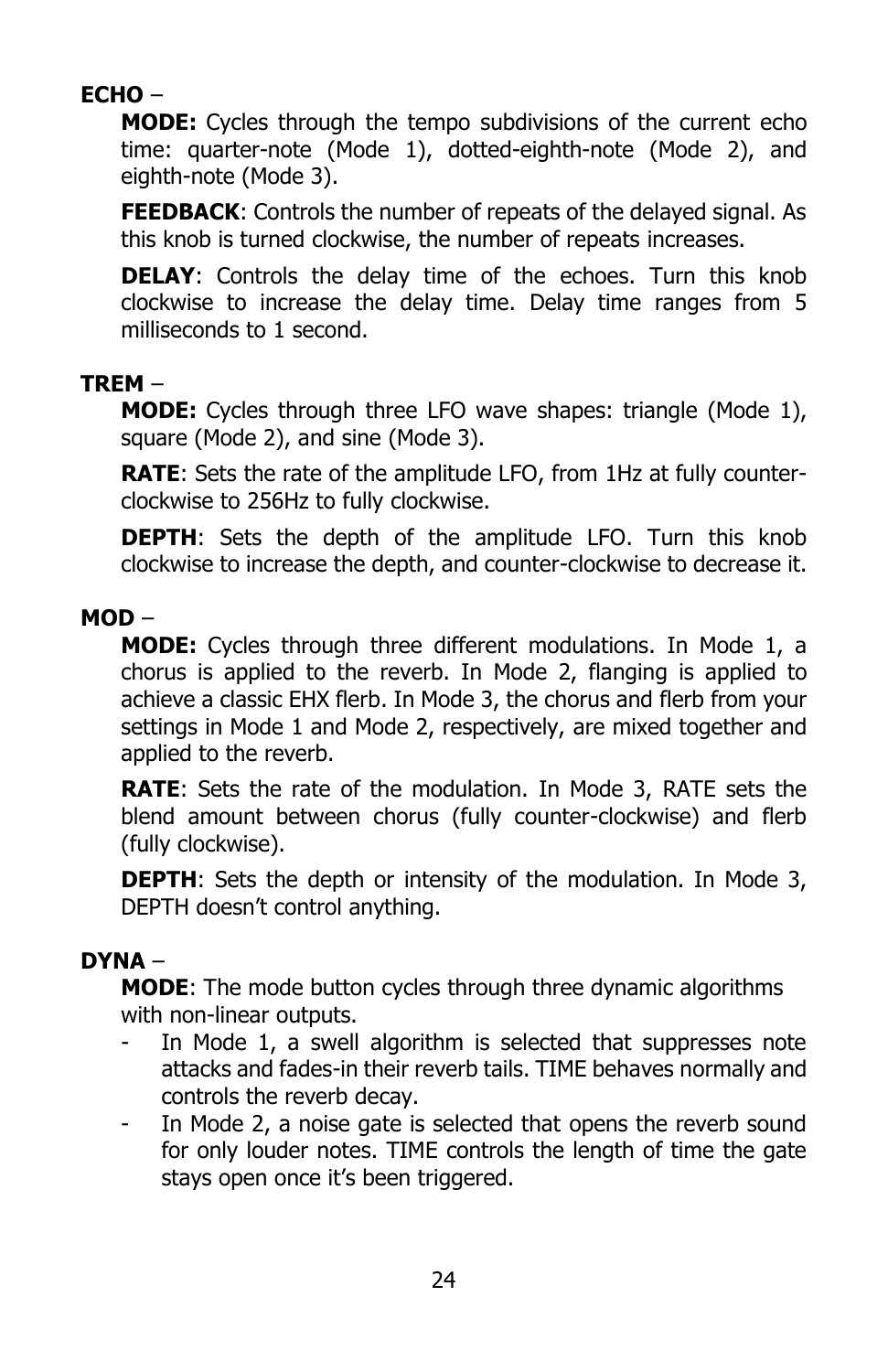In Mode 3, a ducking algorithm is applied which reduces the volume of the reverb while notes are being played. TIME behaves normally and controls the reverb decay.

**FX TIME:** Sets the main time-based parameter of the effect.

- For Swell (Mode 1), this is the swell time. As FX TIME turns clockwise, the length of the swell will increase.
- For Noise Gate (Mode 2), this is the release time. As FX TIME turns clockwise, the gate takes a longer time to close, making the transition more smoothly. Note: The hold time of the Gate is controlled by the TIME knob (see Summary Chart on page 10).
- For Ducking (Mode 3), FX TIME controls the release time of the volume suppression. As it is turned clockwise, the release time increases, which more smoothly ramps the volume of the suppressed signal back to its regular level.

**SENSITIVITY:** For Swell mode (Mode 1), this mini knob is not applicable. For Noise Gate (Mode 2) and Ducking (Mode 3), this controls the sensitivity of the volume-detection algorithms; as SENSITIVITY is turned clockwise, the noise gate and ducking effects are more easily triggered.

#### **AUTO-INF** –

**MODE**: Mode 1 is the original Auto-Inf from the Oceans 11. Mode 2 applies chorus to the reverbs, and Mode 3 applies flange to the reverbs (flerb). In these two modes, the rate and depth of the chorus and flerb are fixed to light, tasteful values, i.e. they cannot be edited.

**XFADE TIME**: Controls the time it takes to crossfade between subsequent reverb washes. Longer crossfade times are achieved by turning this knob clockwise.

**SENSITIVITY:** Controls the sensitivity of the detection trigger. Turning this knob clockwise makes AUTO-INF more sensitive and more likely to trigger a new reverb wash with quieter notes.

#### **SHIMMER –**

**MODE**: Mode 1 is classic shimmer from the Oceans 11. Mode 2 is a variation on Mode 1 in which the position of the pitch-shifting block in the signal chain is altered, producing a slightly different style of shimmer.

**MOD RATE**: Controls the modulation rate, from 0 Hz to 8 Hz.

**MOD DEPTH**: Controls the modulation depth.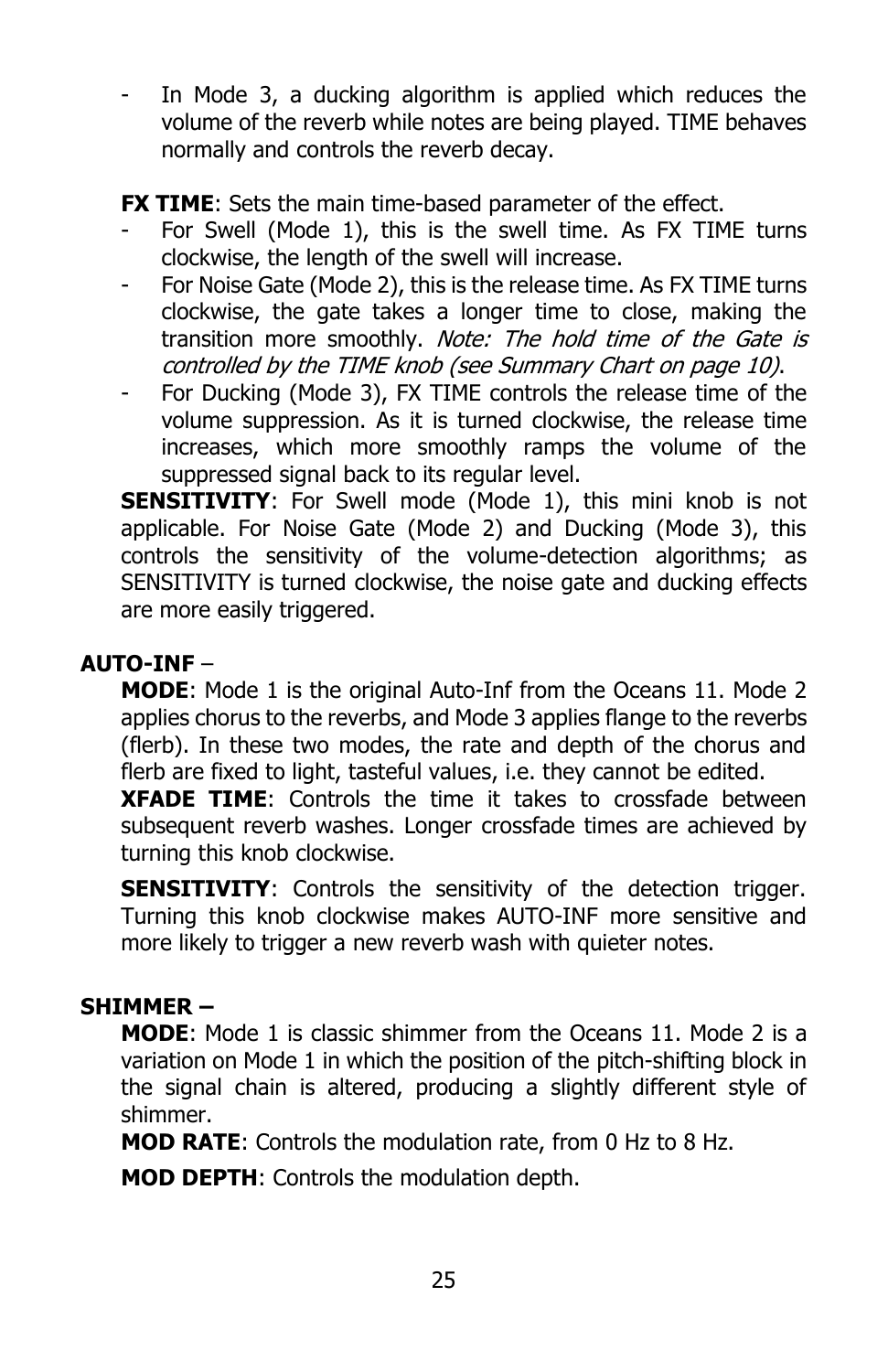#### **POLY –**

**MODE**: The mode button cycles through two sets of controls for the mini knobs CTRL 1 and CTRL 2. In mode 1, POLY reverb is in Interval Edit mode. In mode 2, POLY Reverb is in Mix Edit mode. See the mini knob details below for descriptions of their functions.

**CTRL 1**: In Interval Edit mode (Mode 1), this knob controls the semitone shift interval of the first pitch shifter. At noon, there's no shift. As you turn counter-clockwise, the shift decreases to -1 octave at its minimum. As you turn clockwise, the shift increases to  $+1$  octave at its maximum.

In Mix Edit mode (Mode 2), this knob controls the volume balance of the unshifted and shifted signals before they enter the reverb. A fully counter-clockwise knob corresponds to a fully unshifted mix, while a fully clockwise knob corresponds to a mix of only the shifted signals.

**CTRL 2**: In Interval Edit mode (Mode 1), this knob controls the semitone shift interval of the second pitch shifter, over the same range.

In Mix Edit mode (Mode 2), this knob controls the volume balance of the two shifted signals. At noon, there's an equal-power mix of the two pitch shifters. The counter-clockwise extreme of the knob mixes 100% of the first pitch shifter and 0% of the second pitch shifter output, while the clockwise extreme mixes the opposite: 0% of the first pitch shifter and 100% of the second pitch shifter.

#### **RESONANT** –

**MODE**: Selects between two resonant algorithms. Mode 1 inserts pentatonically-tuned resonators in the reverb signal chain, allowing notes to ring when their fundamentals and harmonics excite the pitches of the resonators. Mode 2 applies resonant filtering with configurable gain and center-frequency to the reverb algorithm, gradually collapsing the reverb tail into a focused, narrow frequency band.

**AMOUNT**: Controls the degree of the effect. In Mode 1, this knob sets the volume of the tuned resonators. As AMOUNT is turned clockwise, the ringing pitches get louder. In Mode 2, the AMOUNT knob sets the feedback of the resonant filter. As AMOUNT is turned clockwise, the filtered reverb tail builds more quickly, eventually achieving unstable self-oscillation.

**TUNING**: Controls the tuning of the resonance effects. In Mode 1, this knob selects the key of the resonators. When fully counterclockwise, the TUNING knob selects an A5 (880Hz) minor pentatonic scale. Turning the knob clockwise increases the key in increments of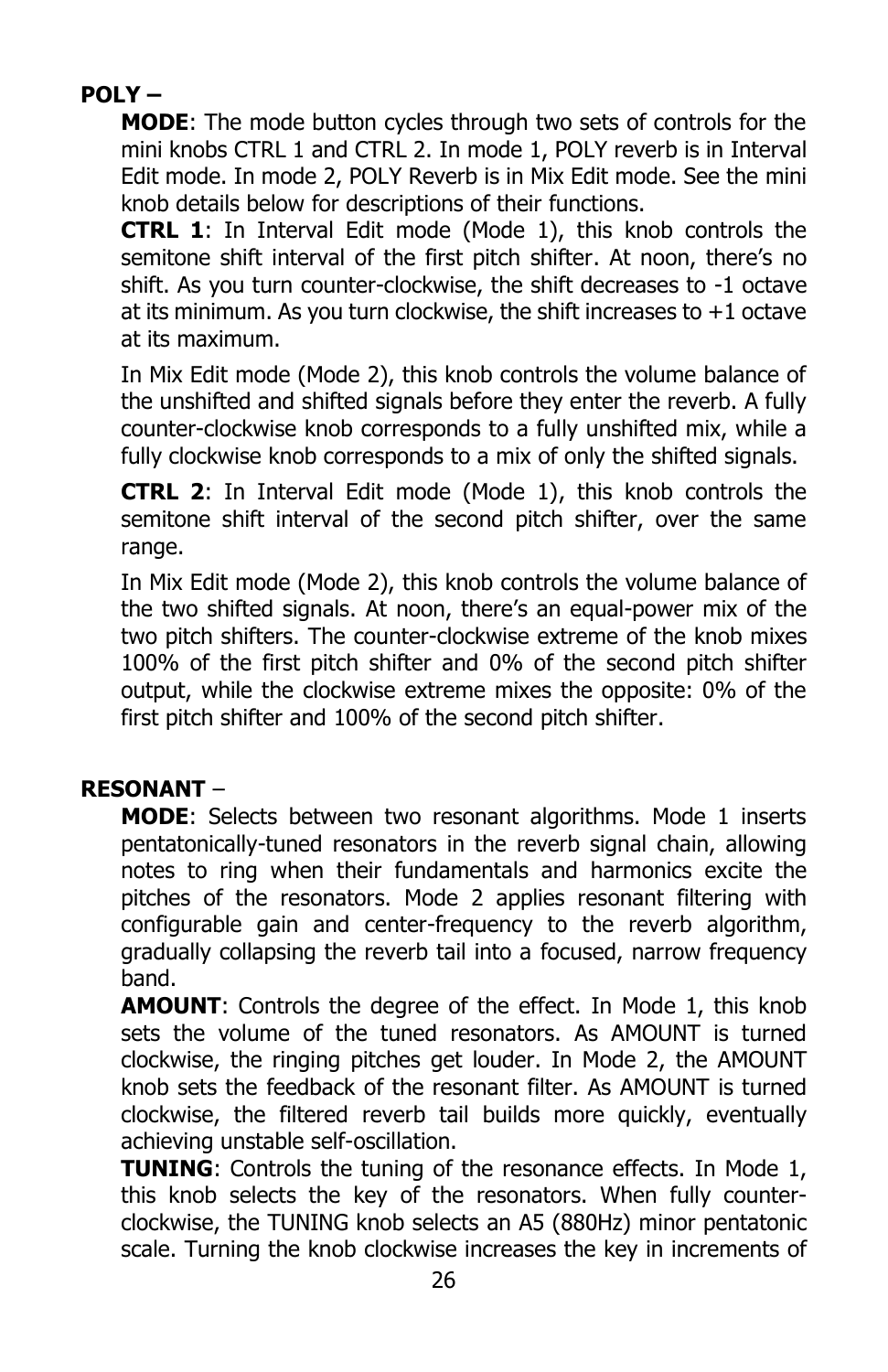semitones until reaching G#6 (1661Hz) minor pentatonic at fully clockwise. In Mode 2, this knob selects the center frequency of the resonant filter. As TUNING is turned clockwise, the center frequency gets higher.

#### **DUAL REVERB**

When the illuminated FUNCTION button is blinking, the two mini knobs change their function to provide alternate controls over the dual reverb configuration. See the Dual Reverb section on page 28 for more details.

**SRS/PRL:** Series or parallel – selects whether the dual reverbs are arranged in a series or parallel configuration. In series, the output of the first reverb engine feeds into the input of the second reverb engine. In parallel, the outputs of both reverb engines are summed.

To arrange the dual reverbs in SERIES, turn this knob fully counterclockwise. To arrange them in PARALLEL, turn this knob fully clockwise.

A **← → B**: Selects the order (for SERIES) or the mix balance (for PARALELL) of the two reverb engines.

In SERIES, if this knob is turned to the counter-clockwise half, it arranges the reverb engines as A first, B second  $(A \rightarrow B)$ . If this knob is turned to the clockwise half, the reverb engines are arranged as B first then A second ( $B\rightarrow A$ ). the order of the two reverb engines.

In PARALLEL, this knob mixes the outputs of the two reverb engines. At noon or halfway, the mix is 100% reverb A added with 100% reverb B. As the knob is turned counter-clockwise, the volume of reverb B decreases, until when fully-clockwise the mix is 100% reverb A and 0% reverb B. Vice versa as the knob is turned clockwise past noon.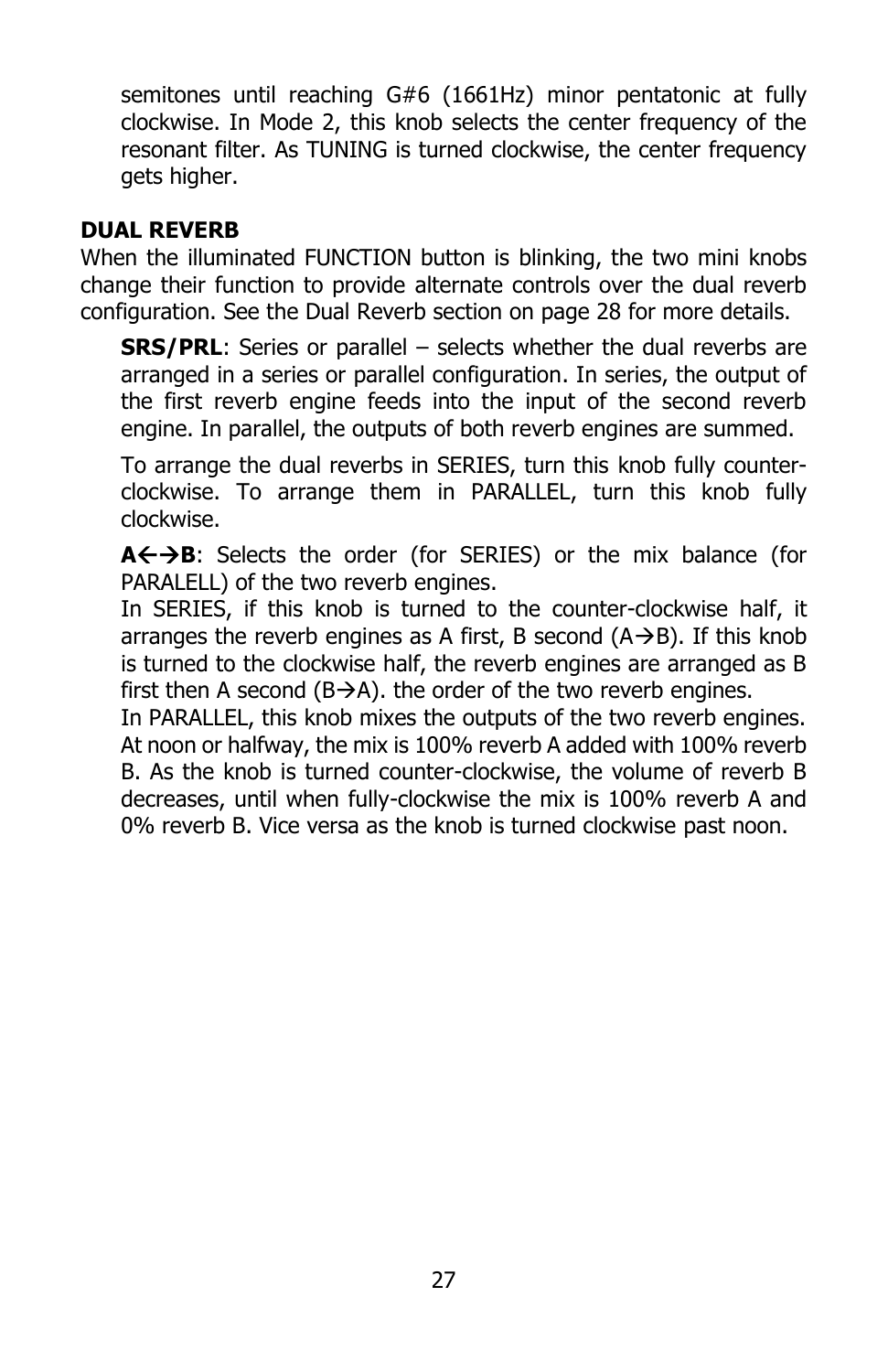### **DUAL REVERB**

The Oceans 12 is a dual stereo reverb, meaning it offers two, simultaneous, independent stereo reverbs: **Reverb A** and **Reverb B**. Engaging both of them unleashes the dual reverb functionality of the Oceans 12.

Turning on the dual reverbs is simply a matter of turning on each reverb engine with its respective footswitch. When both are on, both of the SELECT LEDs (pictured below) will be lit, with one of them slowly blinking to indicate which one is currently selected for editing.



#### **DUAL CONFIGURATIONS**

When both of the reverb engines are engaged, their configuration is always either SERIES or PARALLEL. These configurations are illustrated in the diagrams below.

In SERIES, the two reverb engines are cascaded such that one processes your instrument first before sending it to the other. The wet mix of the first reverb engine is sent to the input of the second reverb engine. The output of the second one then becomes the output of the Oceans 12:

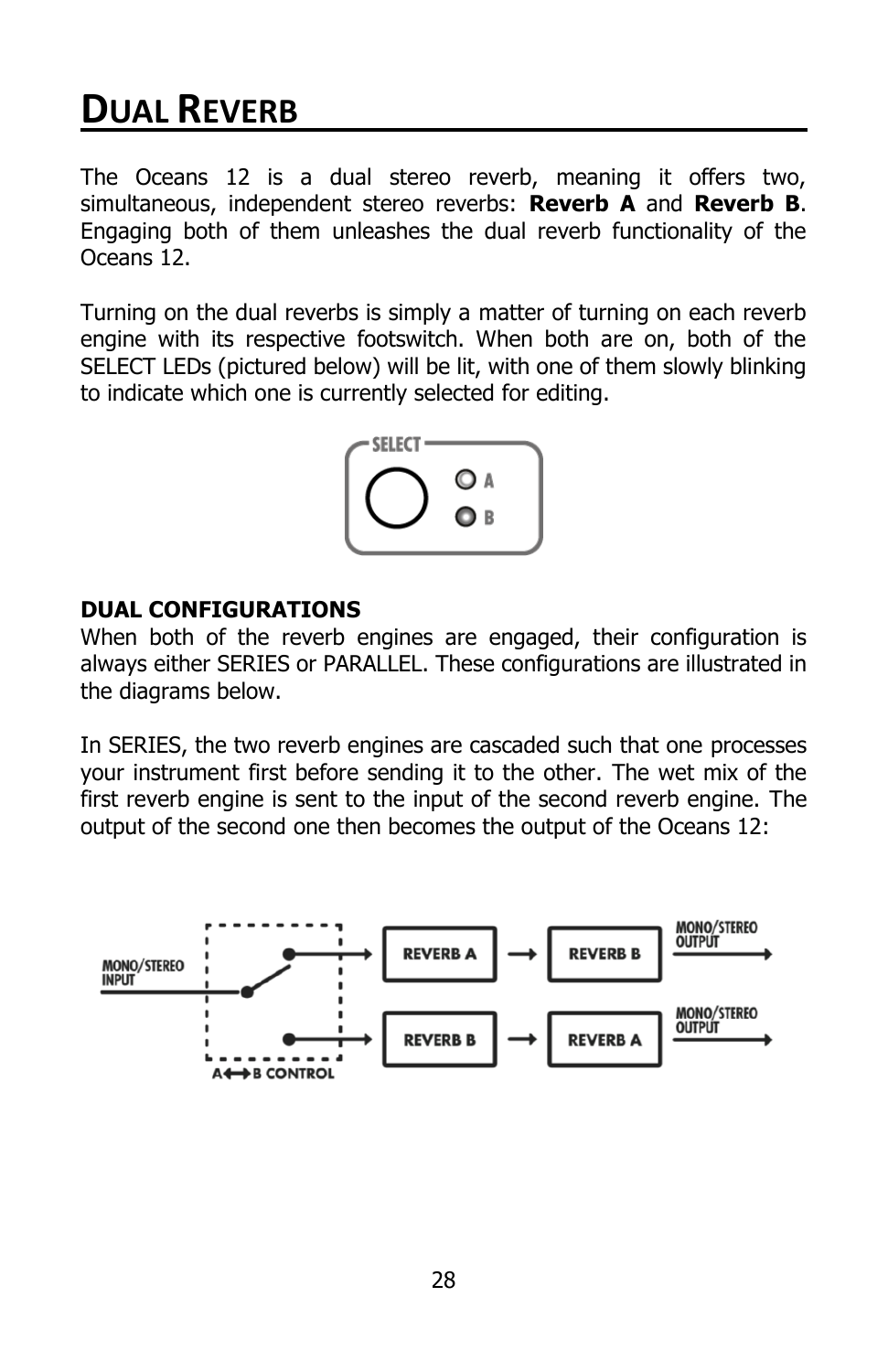In PARALLEL, the two reverb engines individually process your instrument audio, then their outputs are mixed:



The factory default configuration is PARALLEL. You can select which configuration is active with the mini knobs after turning on the illuminated FUNCTION button. On the Oceans 12, the teal-highlighted bottom row of the Reverb Type table is labeled DUAL. When the FUNCTION button is lit, the two mini knobs change their function to these teal-highlighted alternate parameters, labeled SRS/PRL and  $A \leftarrow \rightarrow B$ .

**SRS/PRL:** To arrange the dual reverbs in SERIES, turn this fully counter-clockwise. To arrange them in PARALLEL, turn this knob fully clockwise. The order of the reverbs in SERIES, and their mix balance in PARALLEL, is determined by the other Mini Knob, explained below.

A←→B: In SERIES, this knob selects the order of the two reverb engines. If the knob is turned to the counter-clockwise half, then Reverb A is first and its output goes to the input of Reverb B. If the knob is turned to the clockwise half, then Reverb B is first and its output goes to the input of Reverb A.

If the dual configuration is PARALLEL, this knob controls the mix balance of the outputs of the two reverb engines. At noon, the mix is 100% Reverb A and 100% Reverb B. When this knob turns counterclockwise past noon, the Reverb B mix decreases towards 0% at minimum. Likewise, turning clockwise past noon reduces the Reverb A mix towards 0% at maximum.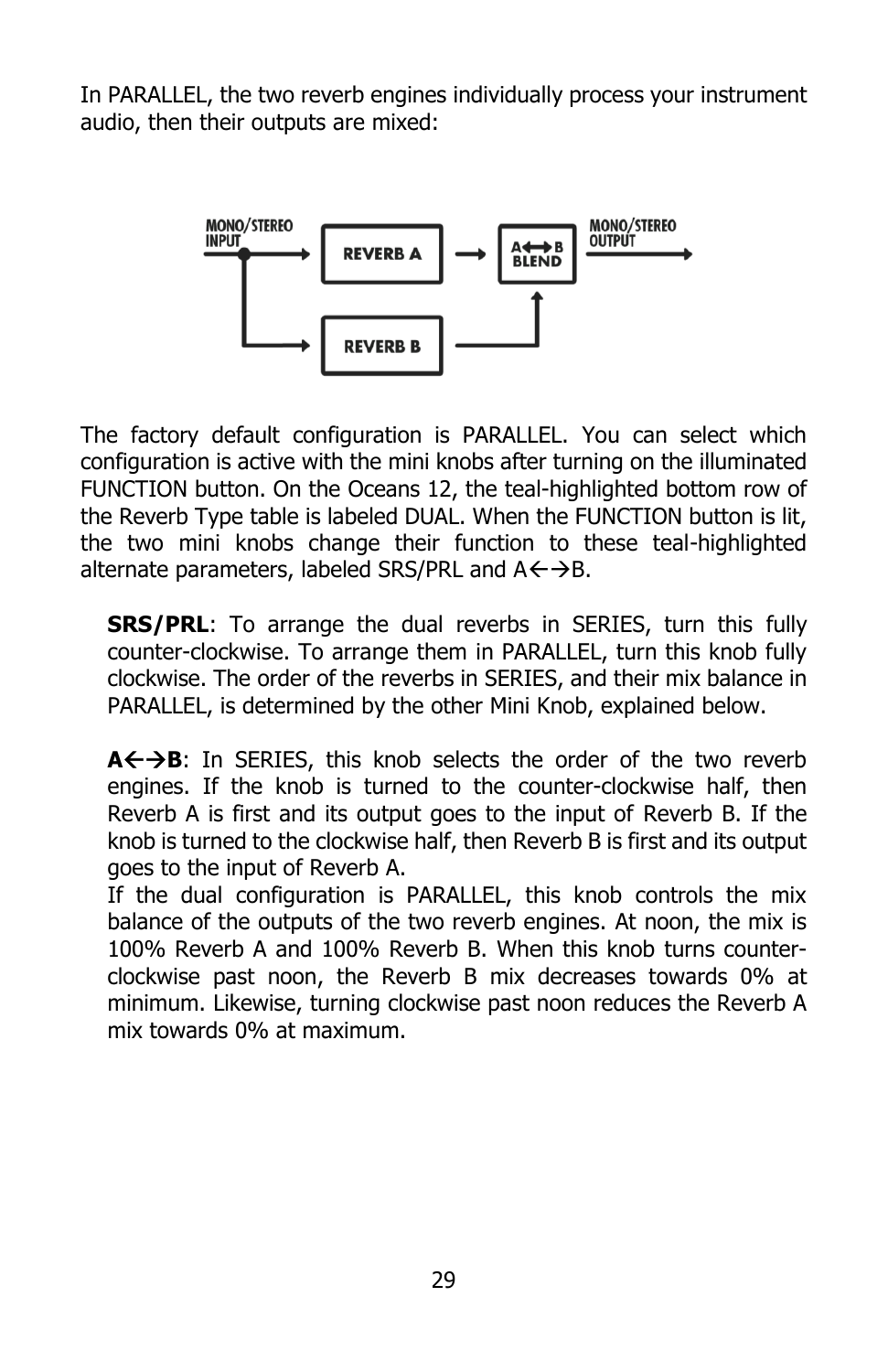### **EXTERNAL FOOTSWITCH FUNCTIONALITY**

The Oceans 12 accepts a single momentary footswitch (with TS plug) or a double or triple footswitch (with TRS plug) at its FSW jack. After inserting a footswitch, the Oceans 12 should rapidly blink the A/B SELECT and INF LEDs for one second. If other LEDs are blinking, the Oceans 12 mistakenly thinks an expression pedal is inserted, so re-insert the footswitch until you observe the correct confirmation. The following chart describes the functions for each footswitch depending on the current engine selection of the Oceans 12. When using a single momentary footswitch, the "TIP SWITCH" functions are available.

| <b>CURRENTLY-</b><br><b>SELECTED</b><br><b>REVERB</b><br><b>ENGINE</b> | <b>TIP SWITCH /</b><br><b>SINGLE FSW</b> | <b>RING SWITCH</b> | <b>TIP+RING</b><br><b>SWITCH</b> |
|------------------------------------------------------------------------|------------------------------------------|--------------------|----------------------------------|
| A                                                                      | SELECT change                            | TAP and INF for    | TAP and INF                      |
|                                                                        | to Reverb B                              | Reverb A           | for Reverb B                     |
| <b>B</b>                                                               | SELECT change                            | TAP and INF for    | TAP and INF                      |
|                                                                        | to Reverb A                              | Reverb A           | for Reverb B                     |

When an external footswitch in connected, it overrides the TAP and INFINITE ability on the local footswitches. External triple footswitches can trigger infinite sustain for either reverb engine, regardless of the current engine selection and TAILS status.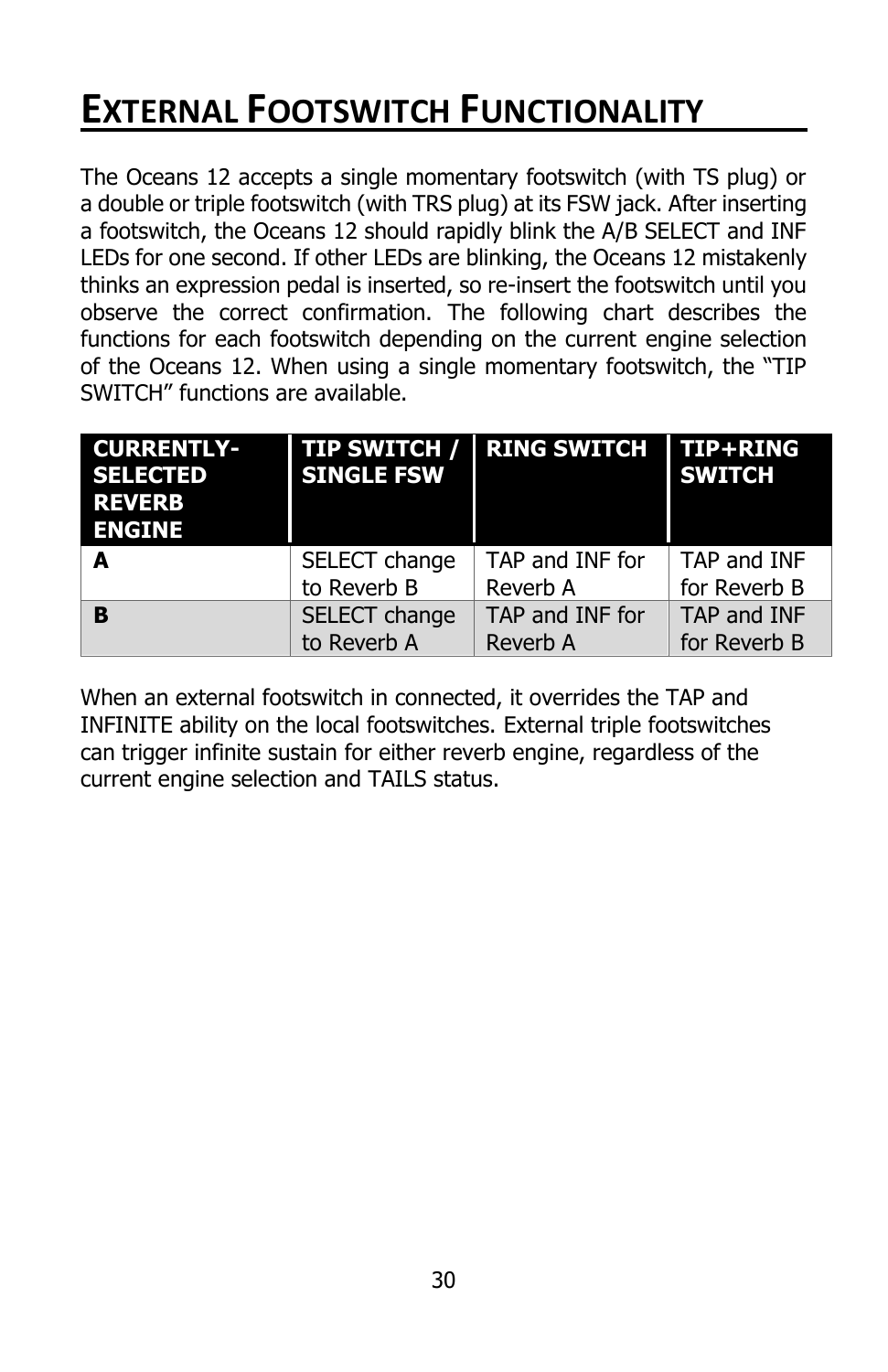### **EXPRESSION PEDAL USE AND SETUP**

The Oceans 12 accepts an expression pedal with TRS plug or control voltage (CV) on a TS plug at its EXP/FSW jack. After inserting an expression pedal, the Oceans 12 should rapidly blink the illuminated EXP MODE button for one second. If other LEDs are rapidly blinking, the Oceans 12 mistakenly thinks a footswitch is inserted, so re-insert the expression pedal until you observe the correct confirmation. Please see page 20 for specifications on acceptable expression pedals and voltage range for the Oceans 12. An expression pedal has one function when the EXP MODE Button is off, and a different one when the button is on.

**EXP MODE Button Off** – When the EXP MODE button is not lit, the expression pedal works like a volume pedal placed before the Oceans 12. The expression pedal controls the level of both the signal going into the reverb effects block and the level of the dry signal, generating expressive, swelling reverb effects. When the EXP MODE button is not lit, any Expression Settings (see next page) are disabled.

**EXP MODE Button On** – When the EXP MODE button is lit, the Oceans 12's Expression Settings are enabled. You can create an expression setting for each Reverb Type where you assign the knobs you want to sweep and customize each knob's range and direction. Any parameters that are assigned to the expression pedal will be taken over and the current knob positions will be ignored. After you create an expression setting for a particular Reverb Type it remains in memory until you change it again, even if you remove power. In addition, when you save a preset, the current Expression Setting for that Reverb Type is also saved.

Note: if the EXP MODE button is turned on while no expression pedal is connected, any parameters controlled by the expression pedal will be set to the saved toe position of the Expression Setting.

**EXP for Complex Reverb Types** – Take care when using an Expression pedal in some Reverb Types, like DYNA and POLY, which have different algorithms and controls for each mode. The expression pedal controls knob movement, not *parameter* movement, so its affected parameters may change depending on the current mode. For example, in mode 1 of POLY reverb, the parameters of the mini knobs CTRL 1 and CTRL 2 are the two pitch shifts. Let's say you assign an expression setting to CTRL 1, allowing you to sweep through the shift of Pitch 1. If you then switch to mode 2, the expression pedal will sweep through the Dry/Shifted mix, because this is what CTRL 1 affects in mode 2.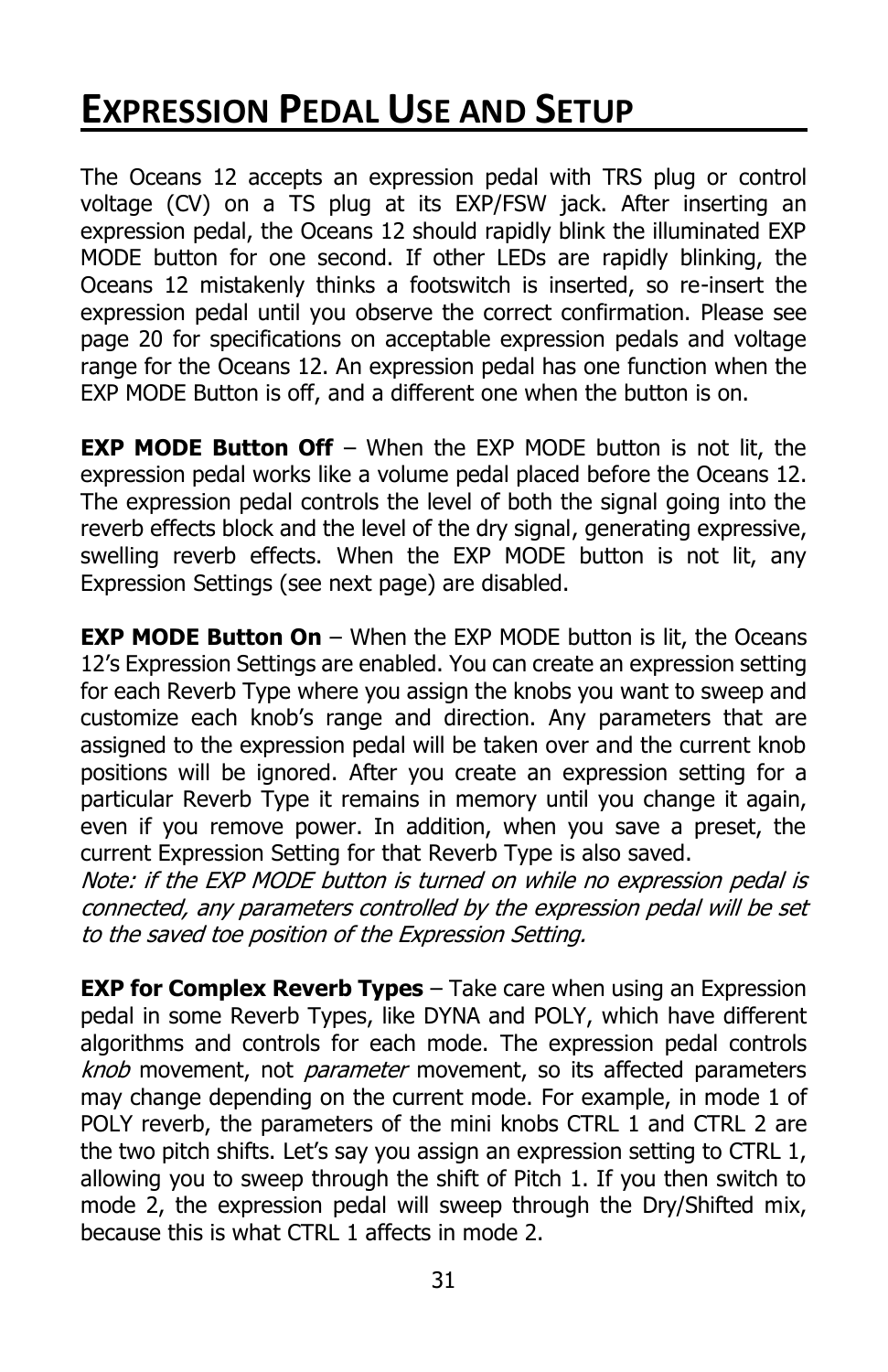#### **Factory Default Expression Settings (for both Reverb A and B)**

| <b>Reverb Type</b> | Default Expression Pedal Control (EXP MODE = On) |
|--------------------|--------------------------------------------------|
| Room               | Wet FX Level                                     |
| <b>Spring</b>      | Reverb time                                      |
| <b>Plate</b>       | Wet FX level                                     |
| <b>Reverse</b>     | Modulation depth                                 |
| <b>Echo</b>        | Feedback                                         |
| <b>Trem</b>        | Rate                                             |
| Mod                | Wet FX level                                     |
| <b>Dyna</b>        | Wet FX level                                     |
| <b>Auto-Inf</b>    | Reverb time                                      |
| <b>Shimmer</b>     | Wet FX level                                     |
| <b>Poly</b>        | Control 1                                        |
| <b>Resonant</b>    | Amount                                           |

#### **CREATING CUSTOM EXPRESSION SETTINGS**

Your Oceans 12 comes set up from the factory with some useful Expression Settings for each Reverb Type, but you might want to create your own. Here's how to create custom Expression Settings:

- 1. Turn the REVERB TYPE knob to select the Reverb Type for which you want to create a custom Expression Setting.
- 2. Press and hold the EXP MODE button. After one second, the other illuminated buttons (such as TAILS) will blink. Note: The FUNCTION button will be made unavailable while creating custom Expression **Settings**
- 3. Once the other buttons stop blinking, release the EXP MODE button. EXP MODE will now be blinking.
- 4. Set any of the Oceans 12's six knobs to the position you want them to have at the expression pedal's heel position. If you do not want a knob to be swept by the expression pedal, do not move it at this point. Note: the only knobs that cannot be controlled by an expression pedal are REVERB TYPE, and the alternate FUNCTION parameters (INF LVL, SEND LVL, LO-FI, TIDE, SRS/PRL, and  $A \leftarrow \rightarrow B$ ).
- 5. Press and release the EXP MODE button to save the heel settings. EXP MODE blinks rapidly now.
- 6. Set the six knobs to the positions you want them to have at the expression pedal's toe down setting. Again, if you do not want a knob to be swept by the expression pedal, do not turn it.
- 7. While setting the knobs for toe-down position, you can move the expression pedal to hear how the Expression Setting will sound.
- 8. You can go backwards to set the heel-down position again by pressing & holding EXP MODE for 2 seconds.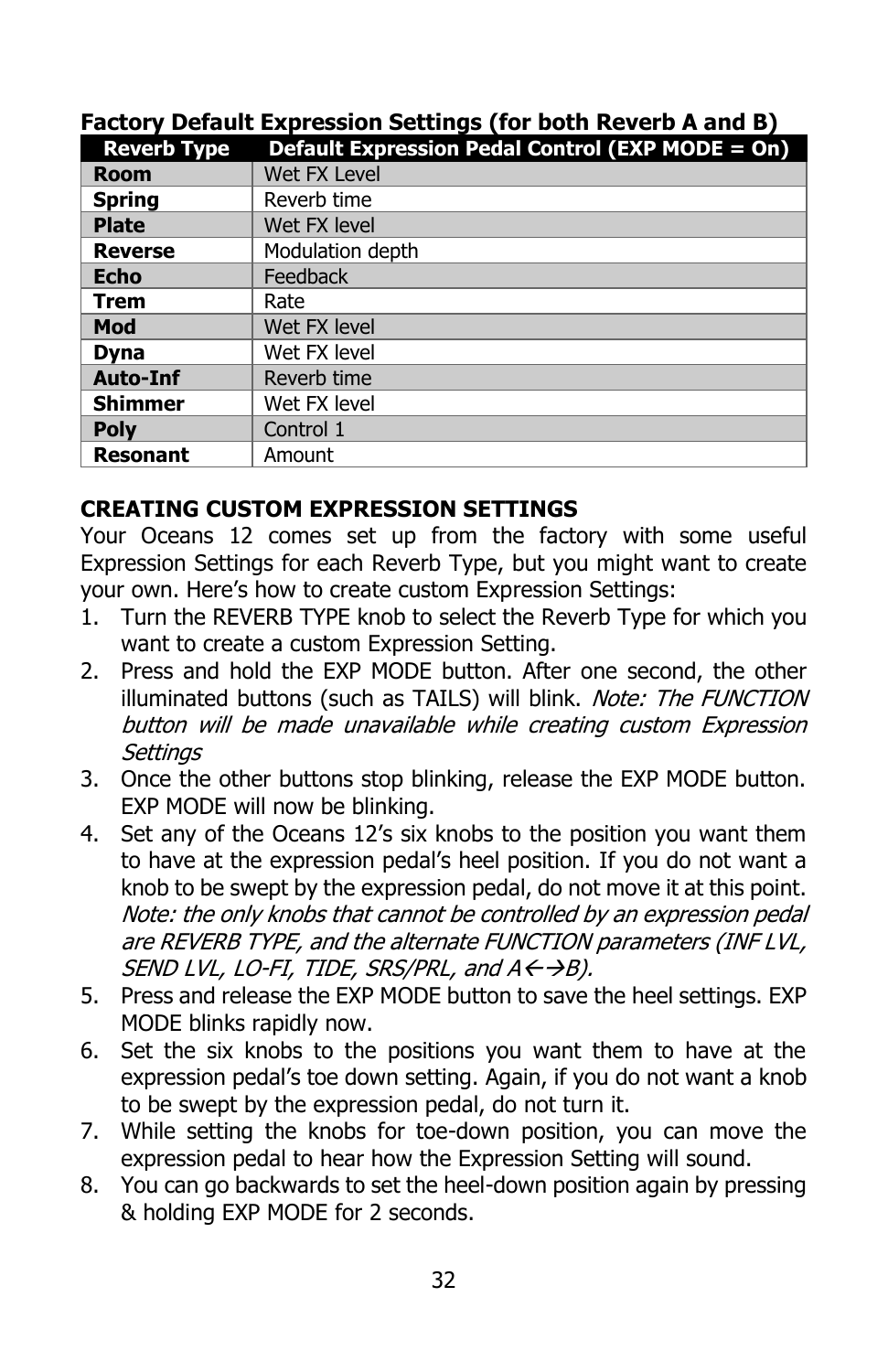- 9. Once you have set the knobs for the toe-down position, press and release the EXP MODE button to save the toe settings.
- 10. The EXP MODE button will light solid and your custom Expression Setting for the currently selected Reverb Type is now saved and ready to use. It will remain saved even after powering down the pedal.
- 11. Repeat these steps if you want to update the Expression Setting.
- 12. Press and release the REVERB TYPE knob at any time to cancel out of Expression Setting setup without saving.

#### **ERASING CUSTOM EXPRESSION SETTINGS**

- 1. Turn the REVERB TYPE knob to select the Reverb Type for which you want to restore the factory default Expression Setting.
- 2. Press and hold the EXP MODE button. After one second, the other illuminated buttons (such as TAILS) will blink.
- 3. While the other buttons are still blinking, tap the footswitch of the reverb engine on which the custom expression setting is saved.
- 4. The other illuminated buttons will stop blinking. The Expression Setting is now restored to the factory default. You can now release the EXP MODE button.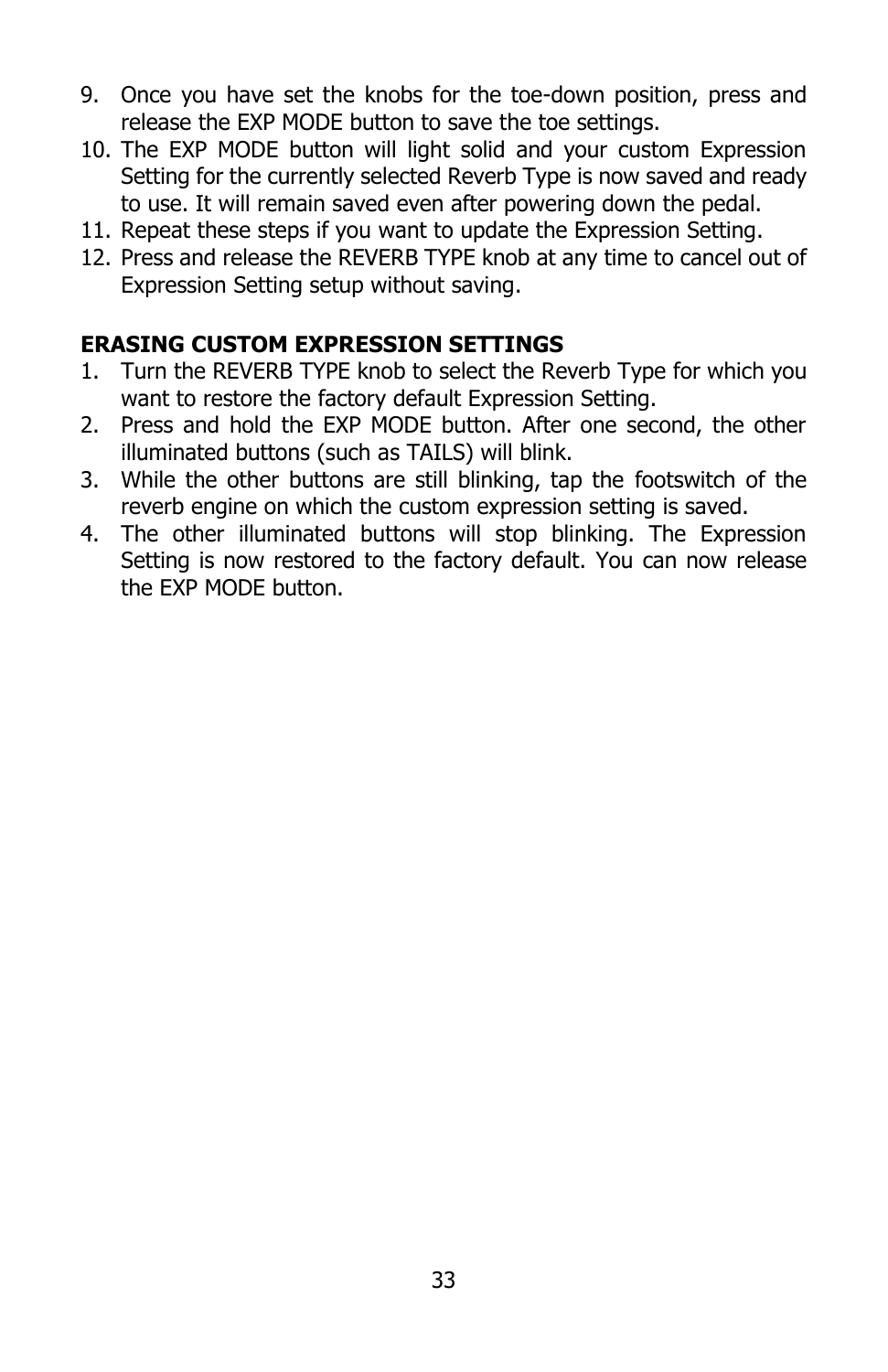## **TAP TEMPO ON THE OCEANS 12**

For ECHO reverb, the Oceans 12's echo time can be set with tap tempo using either of the built-in footswitches or by using an external momentary switch. With either method, you can achieve three different echo times all in sync with your tap tempo using the MODE button. Pressing MODE while in ECHO reverb cycles through the three subdivision options, each indicated by the numbered LEDs in the MODE section. When a tapped tempo is in use, the TAP LED (pictured below) located above the Reverb A footswitch blinks at a rate equal to the current echo time.



#### **USING THE INTERNAL FOOTSWITCHES**

- 1. The Oceans 12 must be set to ECHO reverb for its bypass footswitches to act as a tap tempo.
- 2. Press and release the footswitch which belongs to the currentlyselected reverb engine at least two times at a steady tempo.
- 3. The delay time will be set to your tapping speed, divided by the current tap divide setting.
- 4. The MODE setting can be changed after tapping in the delay time to access different delay times.
- 5. The TAP LED above the Reverb A footswitch blinks at the rate of the current delay time.

#### **USING AN EXTERNAL FOOTSWITCH FOR TAP TEMPO**

An external momentary footswitch may be used to set tap tempo for ECHO reverb. The external switch must be a double or triple button unit with TRS plug. The external switch needs to be normally open. Upon engaging the switch, it should create a short circuit between the Tip and Sleeve of the plug to be used for tap tempo. Follow these instructions to tap in the delay time with an external footswitch:

- 1. Connect an external momentary footswitch to the Oceans 12's EXP/FSW jack.
- 2. The Oceans 12 should rapidly blink the SELECT, INF, and TAP LEDS for 1 second to indicate it has determined that an external footswitch was connected. If, instead, the EXP MODE button blinks, the Oceans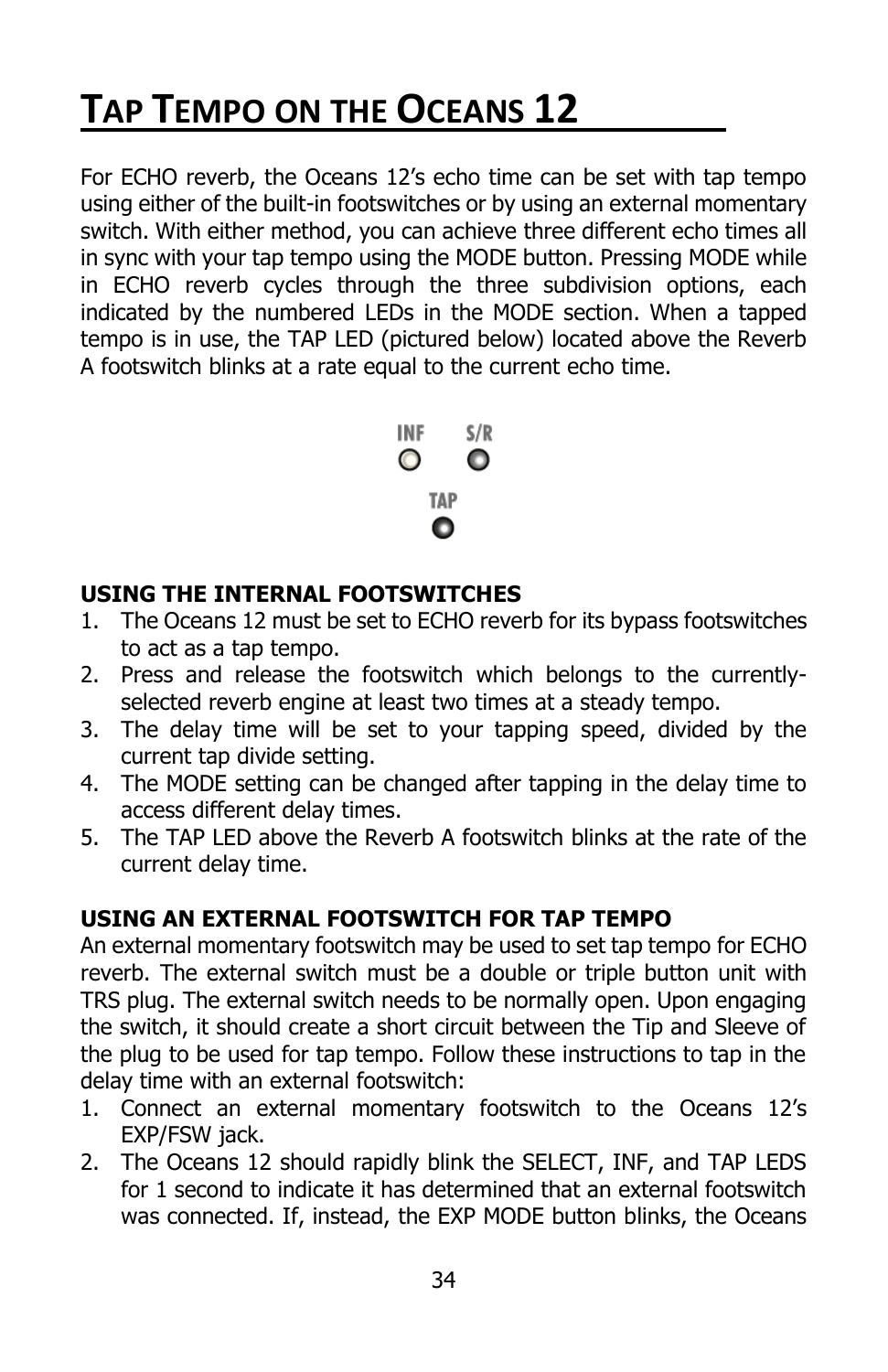12 is mistaking your footswitch for an expression pedal. Re-insert the external footswitch jack until you get the correct LED confirmation.

- 3. Select ECHO reverb on the desired reverb engine. Tap the corresponding connection (RING for Reverb A, TIP+RING for Reverb B) of the external footswitch at least two times at a steady tempo. The delay time will be set to your tapping speed, divided by the Tap Divide setting selected the MODE button.
- 4. The TAP LED blinks at the rate of the current echo time on the current reverb engine.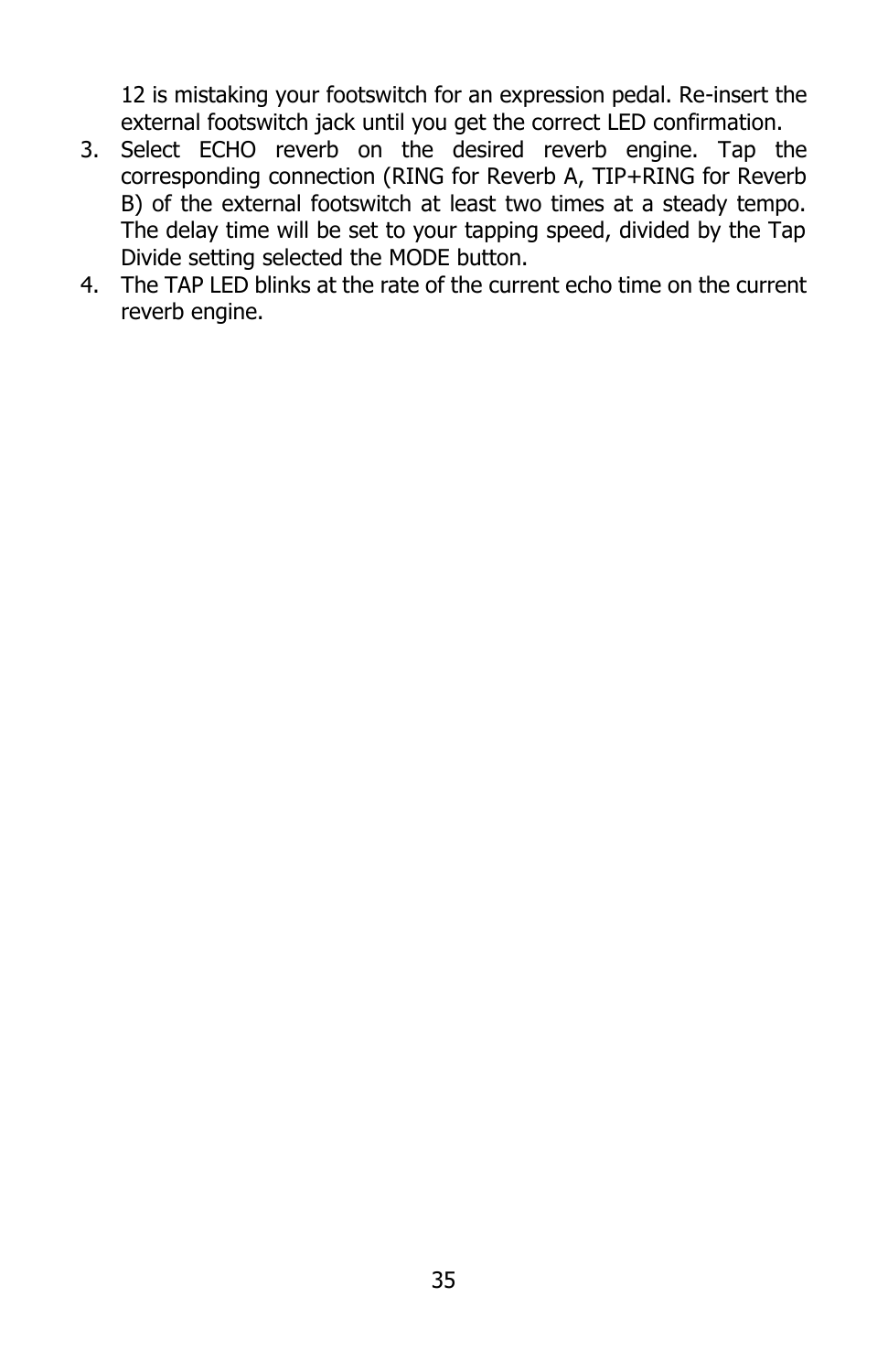### **PRESET USE AND SETUP**

The Oceans 12 can save and recall one preset per Reverb Type for both Reverb A and Reverb B. Each preset saves all current knob settings (including all alternate FUNCTION knobs, except DUAL and FX LOOP parameters), the current expression settings, tap tempo if in Echo reverb, the mode button status, and all illuminated button settings (except FUNCTION).

#### **SAVING PRESETS TO A REVERB TYPE**

- 1. Use the SELECT button to select the reverb engine for which you'd like to save a preset.
- 2. Turn the REVERB TYPE knob to the specific Reverb Type that you want to save to.
- 3. Set up the sound you want to save.
- 4. Press and hold the REVERB TYPE knob for two seconds.
- 5. You will soon see the PRESET LED blink rapidly. Continue to hold down REVERB TYPE until the PRESET LED stops blinking.
- 6. The preset is now saved. You can release the REVERB TYPE knob.

#### **RECALLING PRESETS USING THE REVERB TYPE KNOB**

- 1. Use the SELECT button to select the desired reverb engine.
- 2. Turn the REVERB TYPE knob to the Reverb Type that you want to recall.
- 3. Press and release the REVERB TYPE knob. The PRESET LED lights indicating the preset has been loaded.
- 4. Once a preset is loaded and the PRESET LED is lit, changing to other Reverb Types automatically recalls their presets. To disable presets, see the section on the following page entitled UNLOADING PRESETS.

#### **CHANGING PARAMETERS AFTER RECALLING PRESETS**

Normally the PRESET LED lights solid after loading a preset. If you turn a knob or press a non-FUNCTION button in the top row the PRESET LED blinks to indicate that a preset is loaded but has been altered. Note: SEND LVL and L/R SPLIT are global parameters and are NOT saved/recalled with presets.

#### **RELOADING ALTERED PRESETS**

In the situation where a preset has been altered and therefore the PRESET LED is blinking, press and release the REVERB TYPE knob to recall the preset for the current Reverb Type.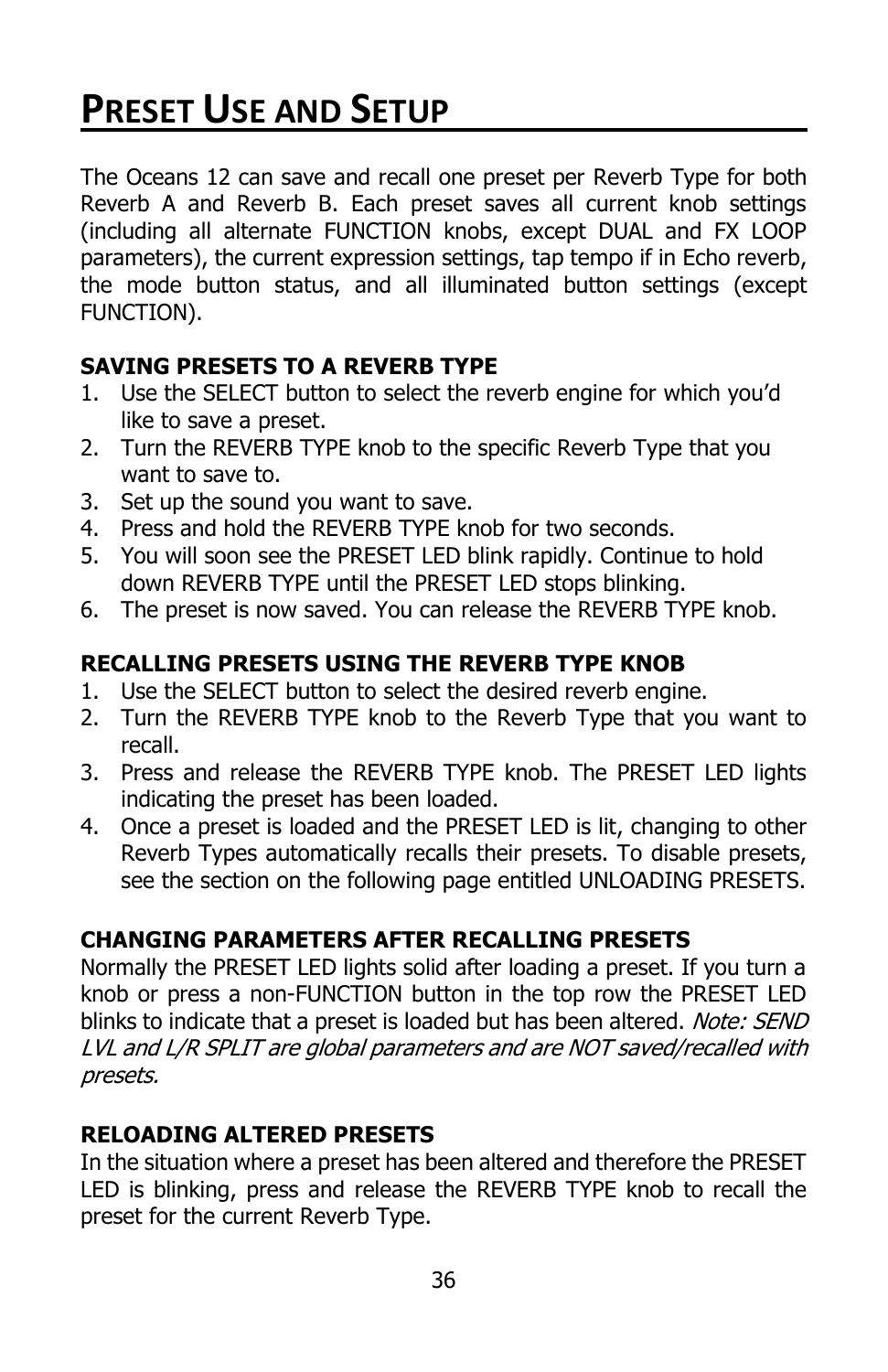#### **SAVING ALTERED PRESETS**

If you would like to save an altered preset to the current Reverb Type, press and hold the REVERB TYPE knob for about 2.5 seconds. Release once the PRESET LED stops blinking and is lit solid. Note: altered Expression Settings are automatically saved to presets. See below.

#### **UNLOADING PRESETS**

To unload a preset and return to What You See Is What You Get mode (WYSIWYG):

- 1. Ensure the PRESET LED is lit solid
- 2. Press and release the REVERB TYPE knob.
- 3. The PRESET LED shuts off and you are in WYSIWYG mode.

#### **SAVING EXPRESSION PEDAL SETTINGS TO PRESETS**

If the EXP MODE button is on when a preset is saved, the current Expression Setting will be saved to that Reverb Type's preset. The EXP MODE button will be saved in the on state.

If a new custom Expression Setting is created while a preset has been loaded (the PRESET LED is lit), the new setting will be automatically saved to the preset. The PRESET LED will blink at the end of the Expression Setting creation procedure to indicate that the new setting has been saved to the preset. Note: if an expression pedal setting is created and saved while the preset is loaded, any other unsaved control alterations will be lost. Make sure to save any desired knob alterations to the preset before updating the preset's Expression Setting.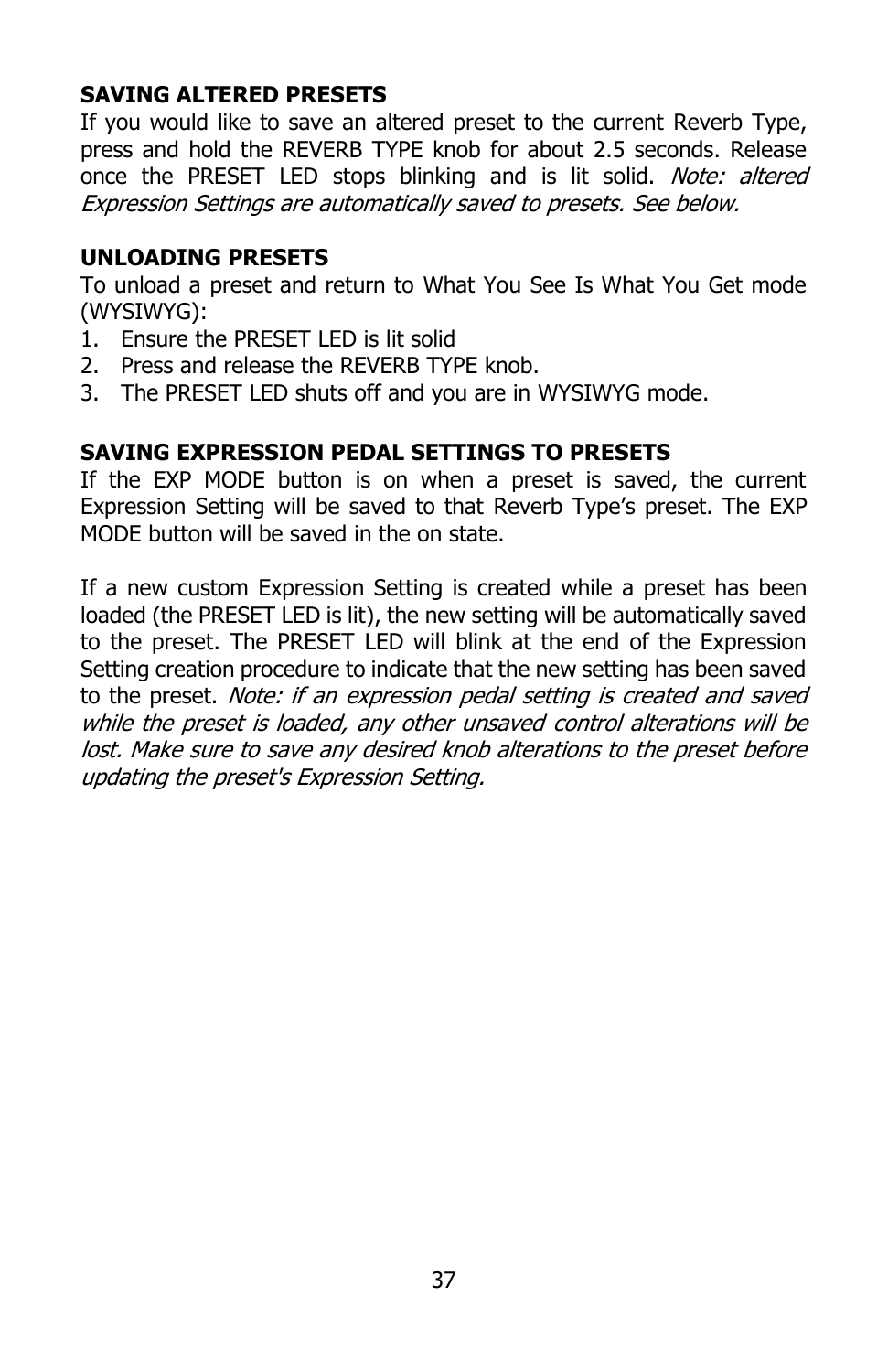### **RESTORING FACTORY SETTINGS**

To restore the Oceans 12 to factory default settings, press and hold the REVERB TYPE knob while plugging power into the Oceans 12.

- 1. Unplug the power supply from the Oceans 12.
- 2. Press and hold the REVERB TYPE knob while plugging power back in to the Oceans 12.
- 3. The PRESET LED will flash 7 times. You can release the REVERB TYPE knob once you see this LED flashing.
- 4. When the knob is released, the following factory default settings will be restored:
	- All presets will be erased and restored to their factory default settings.
	- All custom Expression Mode settings will be erased and restored to the factory default Expression Mode settings.
	- The tap tempo functionality for ECHO reverb and the hold-forinfinite-sustain functionality of both footswitches will be enabled
	- Normal stereo operation will be restored by disabling SEND/RETURN and disabling signal splitting.
	- The alternate knob parameter INF LVL will be set to unity volume, while the alternate knob parameters LO-FI and TIDE will be turned off.
	- The Oceans 12 will start up in Reverb Engine A, with ROOM Reverb Type selected in Mode 1. Reverb Engine B will be set to REVERSE Reverb Type in Mode 1.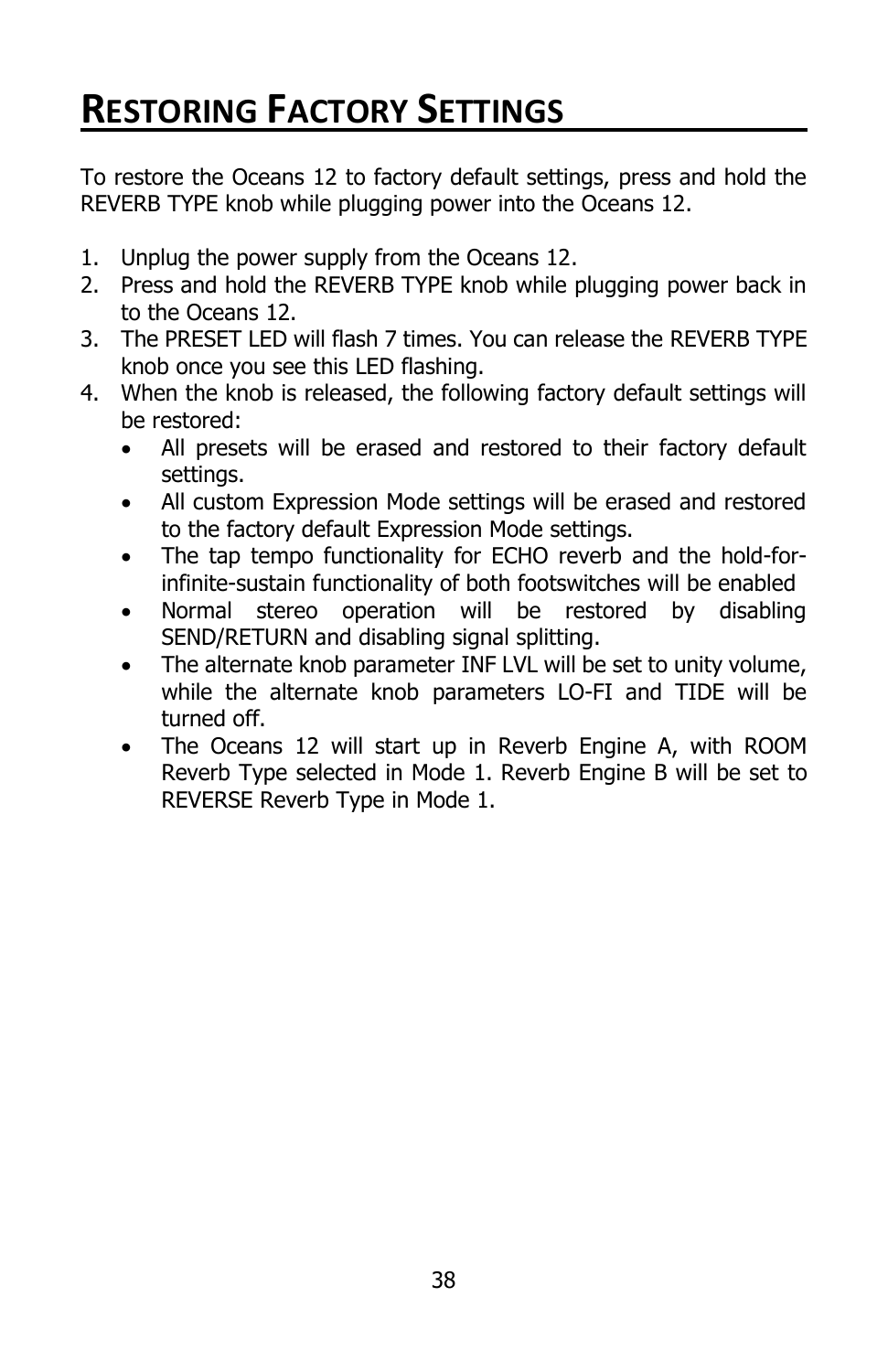### **COMPLIANCE**

Note: This equipment has been tested and found to comply with the limits for a Class B digital device, pursuant to part 15 of the FCC Rules. These limits are designed to provide reasonable protection against harmful interference in a residential installation. This equipment generates, uses and can radiate radio frequency energy and, if not installed and used in accordance with the instructions, may cause harmful interference to radio communications. However, there is no guarantee that interference will not occur in a particular installation. If this equipment does cause harmful interference to radio or television reception, which can be determined by turning the equipment off and on, the user is encouraged to try to correct the interference by one or more of the following measures:

- Reorient or relocate the receiving antenna.
- Increase the separation between the equipment and receiver.
- Connect the equipment into an outlet on a circuit different from that to which the receiver is connected.
- Consult the dealer or an experienced radio/TV technician for help**.**

Modifications not expressly approved by the manufacturer could void the user's authority to operate the equipment under FCC rules.

The CE logo indicates that this product has been tested and shown to conform with all applicable European Conformity directives.